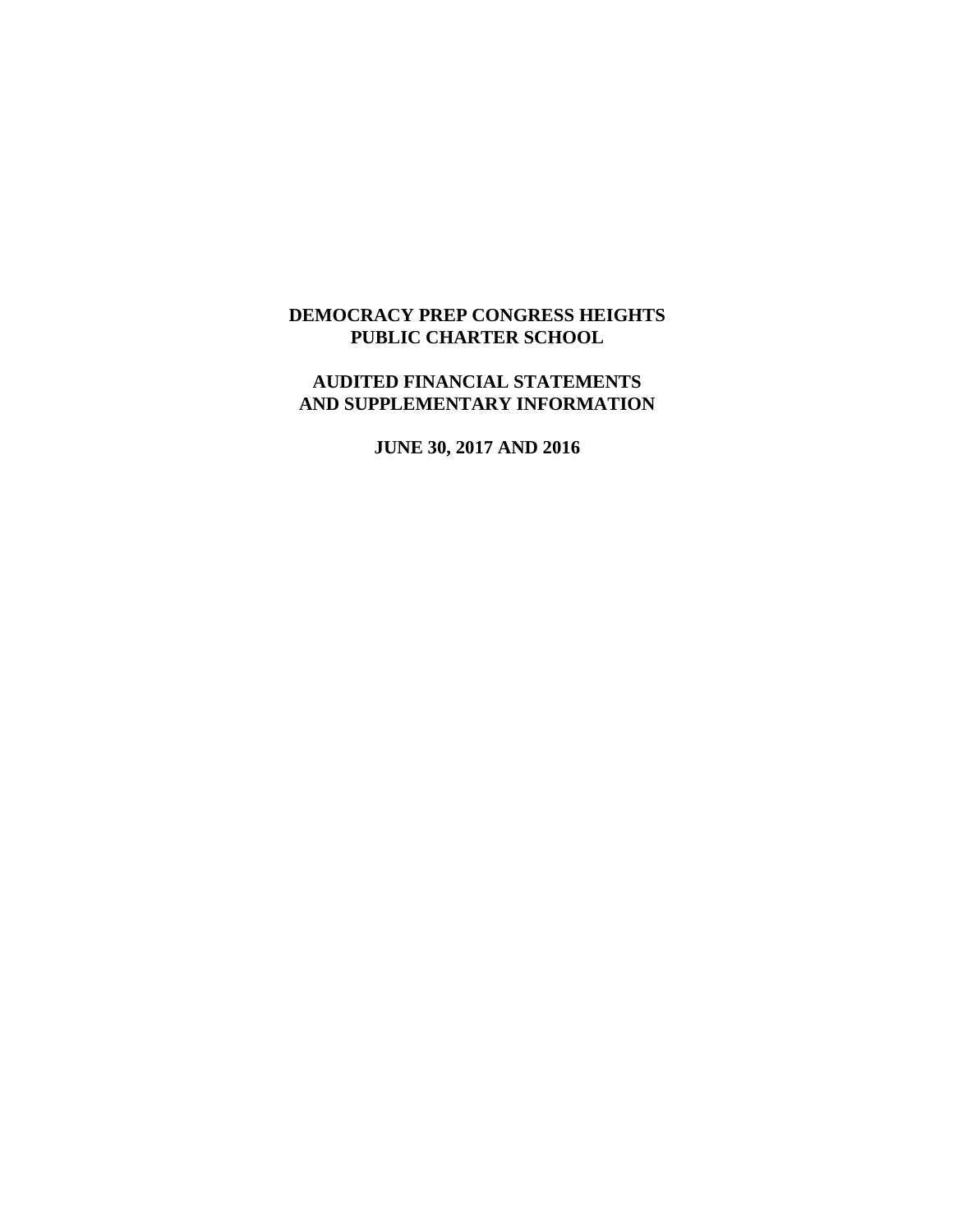|                                                                                                                                                                                                                                        | Page      |
|----------------------------------------------------------------------------------------------------------------------------------------------------------------------------------------------------------------------------------------|-----------|
| <b>Independent Auditor's Report</b>                                                                                                                                                                                                    | $1 - 2$   |
| <b>Financial Statements</b>                                                                                                                                                                                                            |           |
| <b>Statements of Financial Position</b>                                                                                                                                                                                                | 3         |
| Statements of Activities and Changes in Net Assets                                                                                                                                                                                     | 4         |
| <b>Statements of Functional Expenses</b>                                                                                                                                                                                               | $5 - 6$   |
| <b>Statements of Cash Flows</b>                                                                                                                                                                                                        | 7         |
| <b>Notes to Financial Statements</b>                                                                                                                                                                                                   | $8 - 15$  |
| <b>Supplementary Information</b>                                                                                                                                                                                                       |           |
| <b>Independent Auditor's Report on Internal Control over Financial Reporting</b><br>and on Compliance and Other Matters Based on an Audit of Financial<br><b>Statements Performed in Accordance with Government Auditing Standards</b> | $16 - 17$ |
| Independent Auditor's Report on Compliance for Each Major Program and<br>on Internal Control over Compliance Required by the Uniform Guidance                                                                                          | $18 - 20$ |
| Schedule of Expenditures of Federal Awards                                                                                                                                                                                             | 21        |
| Notes to Schedule of Expenditures of Federal Awards                                                                                                                                                                                    | 22        |
| Schedule of Findings and Questioned Costs                                                                                                                                                                                              | $23 - 25$ |

**Table of Contents**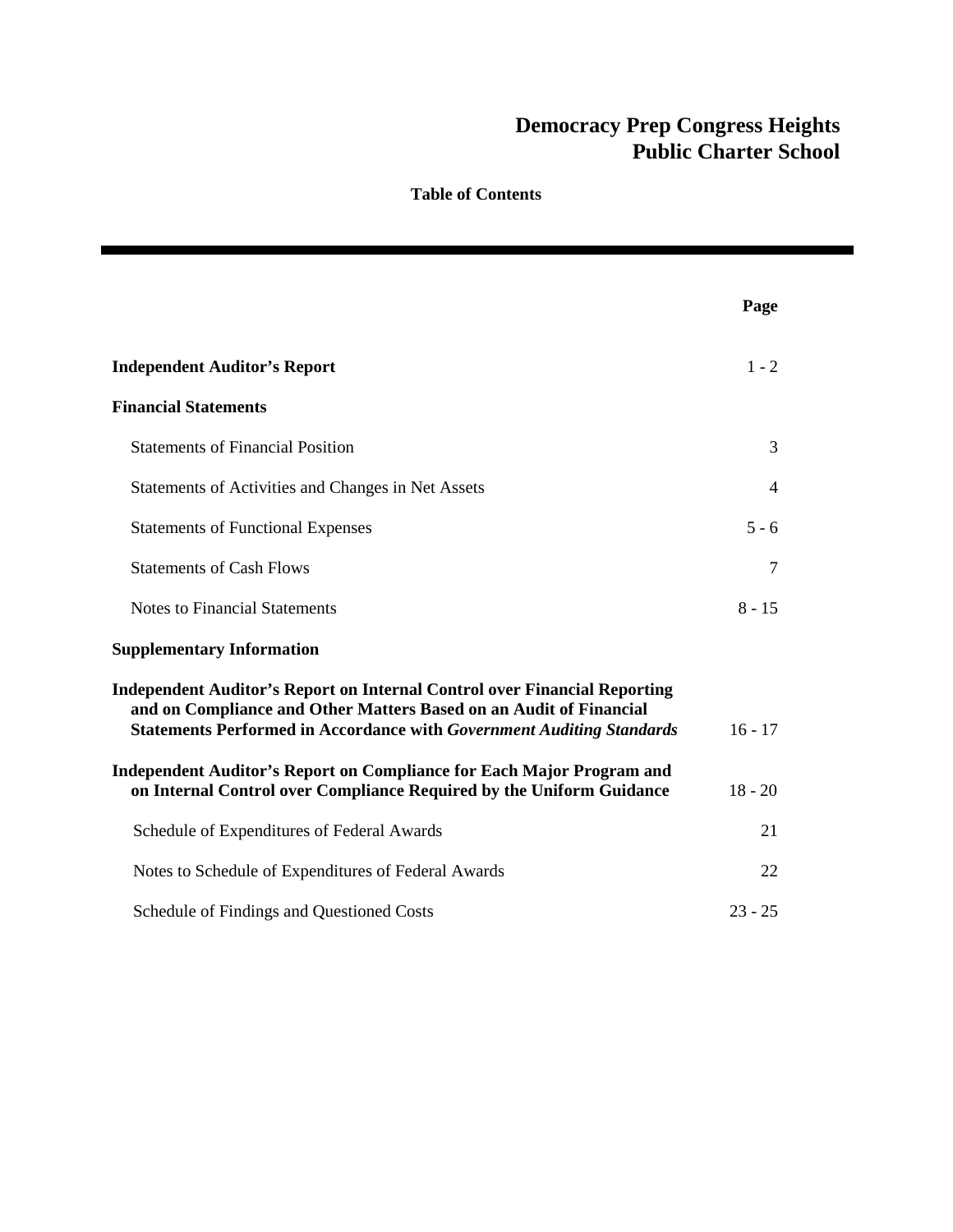

805 King Farm Boulevard Suite 300 Rockville, Maryland 20850

€ 301.231.6200 昌 301.231.7630 www.aronsonllc.com info@aronsonllc.com

### **Independent Auditor's Report**

Board of Directors **Democracy Prep Congress Heights Public Charter School** Washington, D.C.

We have audited the accompanying financial statements of **Democracy Prep Congress Heights Public Charter School** (a nonprofit School) which comprise the Statements of Financial Position as of June 30, 2017 and 2016, and the related Statements of Activities and Changes in Net Assets, Functional Expenses and Cash Flows for the years then ended, and the related notes to the financial statements.

### *Management's Responsibility for the Financial Statements*

Management is responsible for the preparation and fair presentation of these financial statements in accordance with accounting principles generally accepted in the United States of America; this includes the design, implementation, and maintenance of internal control relevant to the preparation and fair presentation of financial statements that are free from material misstatement, whether due to fraud or error.

### *Auditor's Responsibility*

Our responsibility is to express an opinion on these financial statements based on our audits. We conducted our audits in accordance with auditing standards generally accepted in the United States of America and the standards applicable to financial audits contained in *Government Auditing Standards*, issued by the Comptroller General of the United States. Those standards require that we plan and perform the audit to obtain reasonable assurance about whether the financial statements are free from material misstatement.

An audit involves performing procedures to obtain audit evidence about the amounts and disclosures in the financial statements. The procedures selected depend on the auditor's judgment, including the assessment of the risks of material misstatement of the financial statements, whether due to fraud or error. In making those risk assessments, the auditor considers internal control relevant to the entity's preparation and fair presentation of the financial statements in order to design audit procedures that are appropriate in the circumstances, but not for the purpose of expressing an opinion on the effectiveness of the entity's internal control. Accordingly, we express no such opinion. An audit also includes evaluating the appropriateness of accounting policies used and the reasonableness of significant accounting estimates made by management, as well as evaluating the overall presentation of the financial statements.

We believe that the audit evidence we have obtained is sufficient and appropriate to provide a basis for our audit opinion.

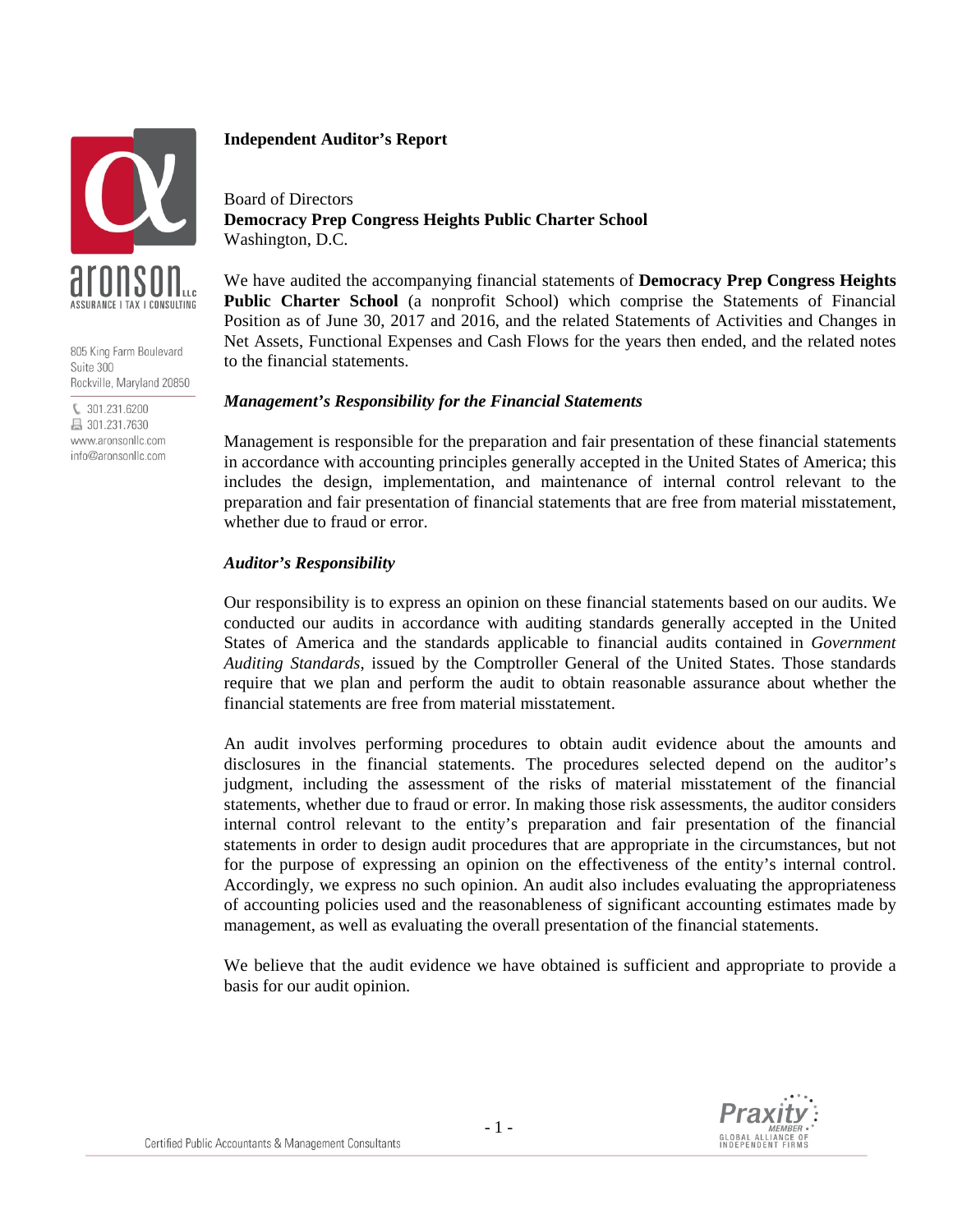#### **Independent Auditor's Report (continued)**

#### *Opinion*

In our opinion, the financial statements referred to above present fairly, in all material respects, the financial position of **Democracy Prep Congress Heights Public Charter School** as of June 30, 2017 and 2016, and the changes in its net assets, and its cash flows for the years then ended in accordance with accounting principles generally accepted in the United States of America.

### *Other Matters*

### *Other Information*

Our audit was conducted for the purpose of forming an opinion on the financial statements as a whole. The accompanying Schedule of Expenditures of Federal Awards, as required by Title 2 U.S. *Code of Federal Regulations* (CFR) Part 200, *Uniform Administrative Requirements, Cost Principles, and Audit Requirements for Federal Awards*, is presented for purposes of additional analysis and is not a required part of the financial statements. Such information is the responsibility of management and was derived from and relates directly to the underlying accounting and other records used to prepare the financial statements. The information has been subjected to the auditing procedures applied in the audit of the financial statements and certain additional procedures, including comparing and reconciling such information directly to the underlying accounting and other records used to prepare the financial statements or to the financial statements themselves, and other additional procedures in accordance with auditing standards generally accepted in the United States of America. In our opinion, the information is fairly stated, in all material respects, in relation to the financial statements as a whole.

### **Other Reporting Required by** *Government Auditing Standards*

In accordance with *Government Auditing Standards*, we have also issued our report dated December 15, 2017, on our consideration of **Democracy Prep Congress Heights Public Charter School's** internal control over financial reporting and on our tests of its compliance with certain provisions of laws, regulations, contracts, and grant agreements and other matters. The purpose of that report is to describe the scope of our testing of internal control over financial reporting and compliance and the results of that testing, and not to provide an opinion on internal control over financial reporting or on compliance. That report is an integral part of an audit performed in accordance with *Government Auditing Standards* in considering **Democracy Prep Congress Heights Public Charter School's** internal control over financial reporting and compliance.

Aronson Luc

Rockville, Maryland December 15, 2017

Certified Public Accountants & Management Consultants

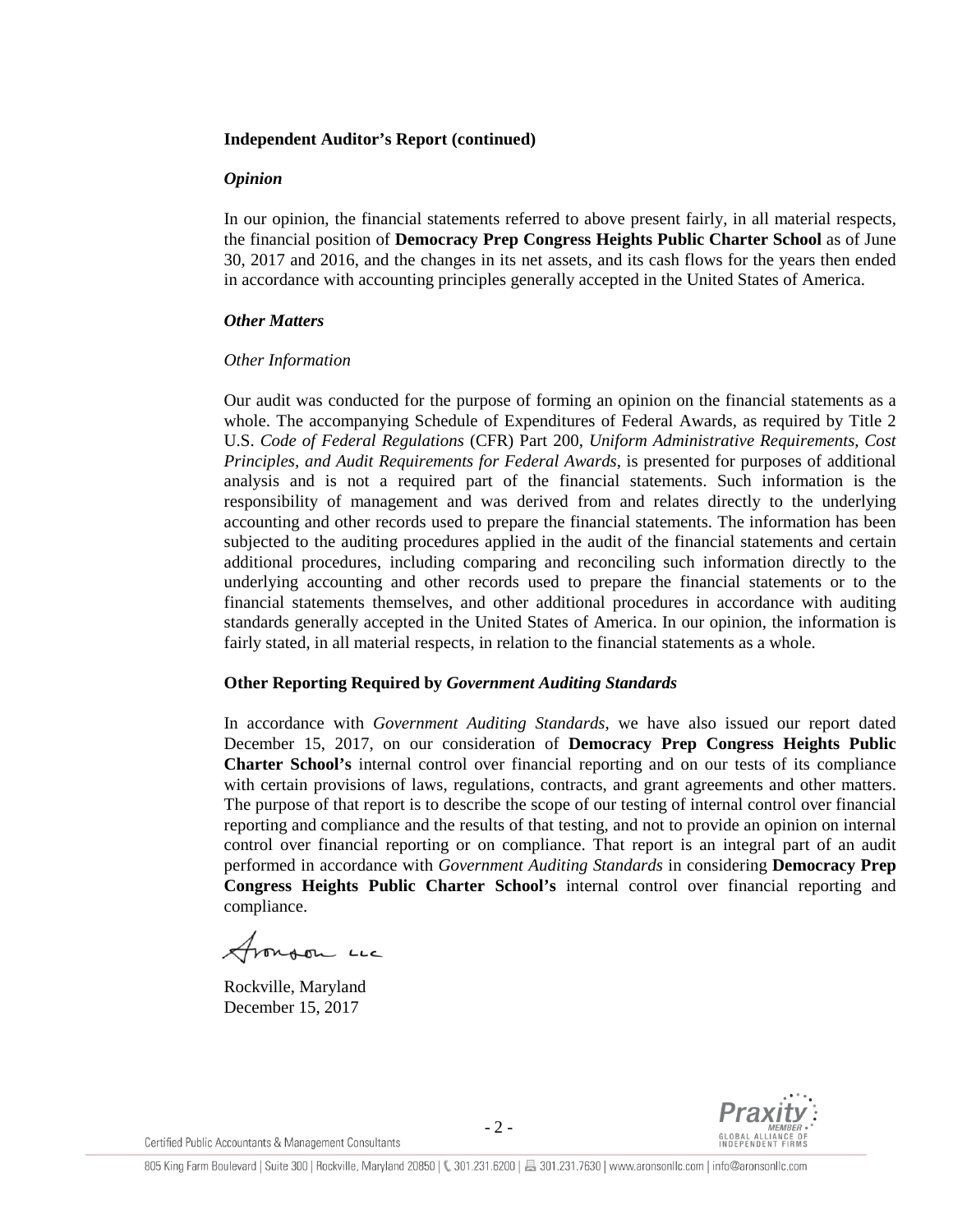**Statements of Financial Position**

| June 30,                                          | 2017            | 2016                      |           |  |
|---------------------------------------------------|-----------------|---------------------------|-----------|--|
| <b>Assets</b>                                     |                 |                           |           |  |
| <b>Current assets</b>                             |                 |                           |           |  |
| Cash and cash equivalents                         | \$<br>96,732    | \$                        | 568,893   |  |
| Grants receivable                                 | 972,963         |                           | 1,010,823 |  |
| Prepaid expenses                                  | 356,137         |                           | 54,507    |  |
| <b>Total current assets</b>                       | 1,425,832       |                           | 1,634,223 |  |
| Property and equipment, net                       | 246,457         |                           | 176,366   |  |
| <b>Total assets</b>                               | \$<br>1,672,289 | $\mathcal{S}$             | 1,810,589 |  |
| <b>Liabilities and Net Assets</b>                 |                 |                           |           |  |
| <b>Current liabilities</b>                        |                 |                           |           |  |
| Capital lease obligations                         | \$<br>25,710    | \$                        | 49,891    |  |
| Accounts payable                                  | 302,674         |                           | 395,670   |  |
| Accounts payable - related party                  | 35,296          |                           | 57,549    |  |
| Accrued expenses                                  | 190,869         |                           | 187,670   |  |
| Accrued salaries                                  | 314,291         |                           | 251,186   |  |
| Other current liabilities                         | 32,930          |                           | 41,817    |  |
| <b>Total current liabilities</b>                  | 901,770         |                           | 983,783   |  |
| <b>Noncurrent liabilities</b>                     |                 |                           |           |  |
| Deferred rent                                     | 670,771         |                           | 538,225   |  |
| Capital lease obligations, net of current portion | 82,828          |                           | 5,863     |  |
|                                                   |                 |                           |           |  |
| <b>Total noncurrent liabilities</b>               | 753,599         |                           | 544,088   |  |
| <b>Total liabilities</b>                          | 1,655,369       |                           | 1,527,871 |  |
| <b>Net unrestricted assets</b>                    |                 |                           |           |  |
| Unrestricted net assets                           | 16,920          |                           | 151,468   |  |
| Board designated net assets                       |                 |                           | 131,250   |  |
| <b>Total unrestricted net assets</b>              | 16,920          |                           | 282,718   |  |
| <b>Total liabilities and net assets</b>           | \$<br>1,672,289 | $\boldsymbol{\mathsf{S}}$ | 1,810,589 |  |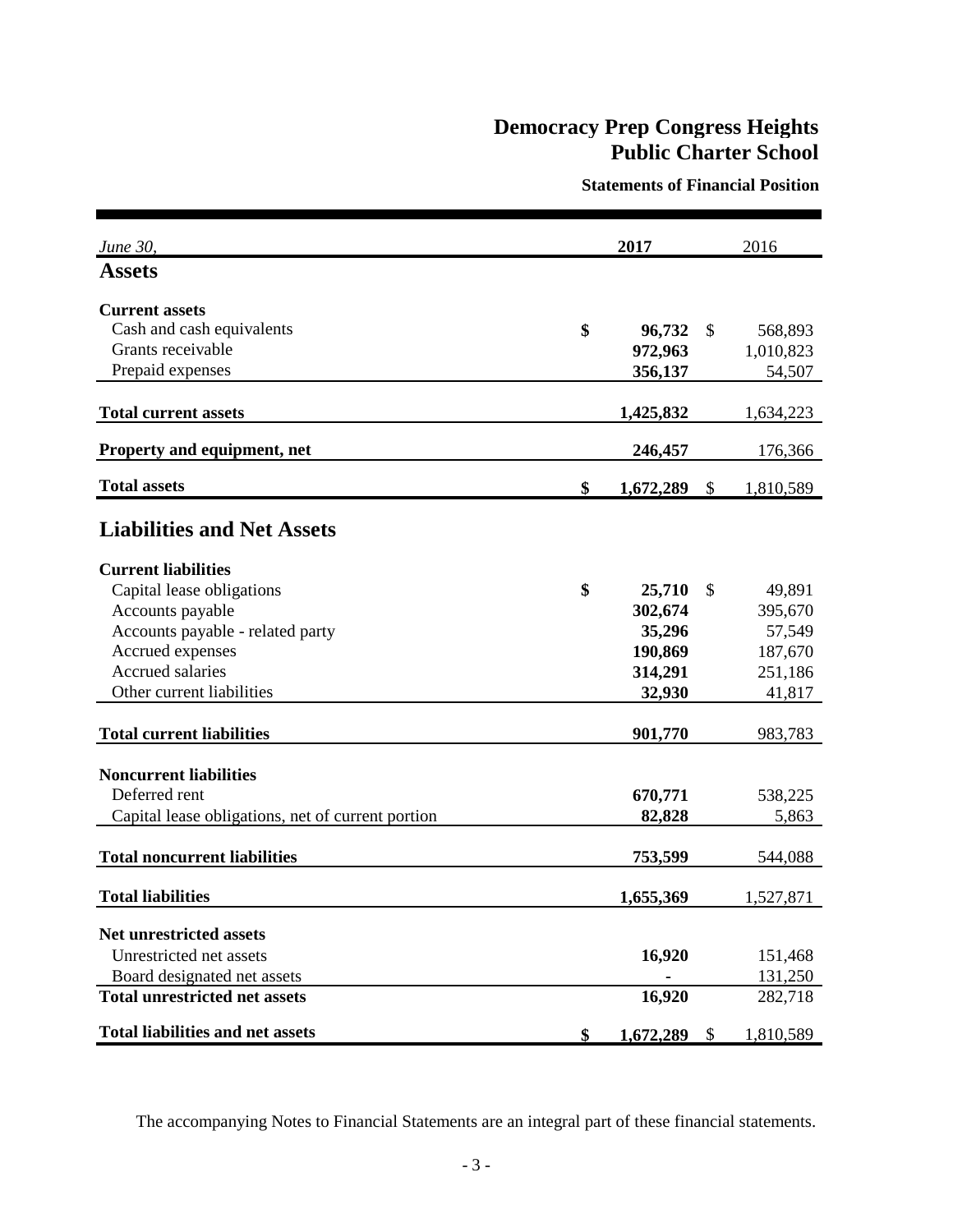| Years ended June 30,               | 2017            |               | 2016       |
|------------------------------------|-----------------|---------------|------------|
| <b>Revenues and support</b>        |                 |               |            |
| Charter school - per pupil funding | \$<br>9,484,509 | <sup>\$</sup> | 8,641,311  |
| D.C. facilities allowance          | 2,049,344       |               | 2,009,678  |
| Government grants                  | 1,303,685       |               | 1,312,830  |
| Contributions                      | 22,732          |               | 26         |
| In-kind contributions              | 138,505         |               | 93,996     |
| <b>Total revenues and support</b>  | 12,998,775      |               | 12,057,841 |
| <b>Expenses</b>                    |                 |               |            |
| Program                            | 11,503,936      |               | 10,527,853 |
| Management and general             | 1,760,637       |               | 1,583,246  |
| <b>Total expenses</b>              | 13,264,573      |               | 12,111,099 |
| <b>Change in net assets</b>        | (265,798)       |               | (53,258)   |
| Net assets, beginning of period    | 282,718         |               | 335,976    |
| Net assets, end of period          | \$<br>16,920    | \$            | 282,718    |

### **Statements of Activities and Changes in Net Assets**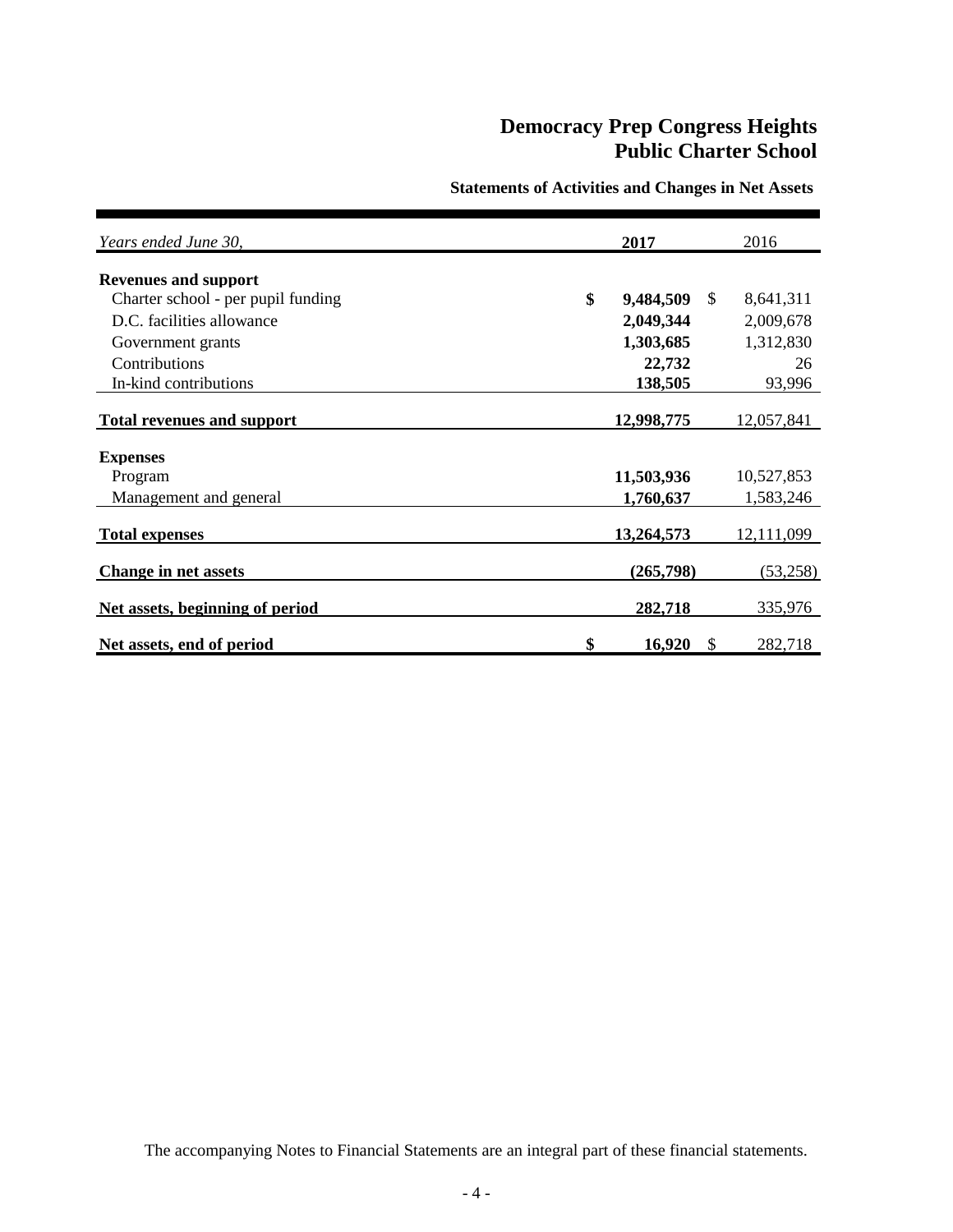**Statement of Functional Expenses**

|                                                |                 | <b>Management</b> |                  |
|------------------------------------------------|-----------------|-------------------|------------------|
|                                                | Program         | and               | 2017             |
| Year Ended June 30, 2017                       | <b>Services</b> | <b>General</b>    | <b>Total</b>     |
|                                                |                 |                   |                  |
| Personnel, salaries, and benefits:             |                 |                   |                  |
| <b>Salaries</b>                                | \$<br>4,003,690 | \$<br>644,658     | \$<br>4,648,348  |
| Employee benefits                              | 797,590         | 128,425           | 926,015          |
| Professional development                       | 176,291         | 19,588            | 195,879          |
| <b>Total personnel, salaries, and benefits</b> | 4,977,571       | 792,671           | 5,770,242        |
| <b>Direct student costs:</b>                   |                 |                   |                  |
| Contracted instruction fees                    | 1,489,606       | 165,512           | 1,655,118        |
| Supplies and materials                         | 304,551         |                   | 304,551          |
| <b>Student services</b>                        | 17,148          |                   | 17,148           |
| Food services                                  | 655,343         |                   | 655,343          |
| <b>Total direct student cost</b>               | 2,466,648       | 165,512           | 2,632,160        |
| <b>Occupancy expenses:</b>                     |                 |                   |                  |
| Rent                                           | 1,565,436       | 173,937           | 1,739,373        |
| Repairs and maintenance                        | 320,705         | 35,634            | 356,339          |
| <b>Utilities</b>                               | 200,186         | 22,243            | 222,429          |
| <b>Total occupancy expenses</b>                | 2,086,327       | 231,814           | 2,318,141        |
| Office expenses:                               |                 |                   |                  |
| Professional fees                              | 891,027         | 4,965             | 895,992          |
| Printing and mailing                           |                 | 44,384            | 44,384           |
| <b>Total office expenses</b>                   | 891,027         | 49,349            | 940,376          |
| <b>General expenses:</b>                       |                 |                   |                  |
| Management fees                                | 709,119         | 114,179           | 823,298          |
| Audit fees                                     |                 | 24,269            | 24,269           |
| Insurance                                      | 89,733          | 9,970             | 99,703           |
| Marketing and recruitment                      | 112,915         | 12,546            | 125,461          |
| <b>DCPCSB</b> administration fee               |                 | 119,138           | 119,138          |
| Technology                                     | 55,802          | 6,200             | 62,002           |
| In-kind legal support                          |                 | 138,505           | 138,505          |
| Bad debt expense                               |                 | 83,735            | 83,735           |
| Depreciation and amortization                  | 96,552          | 10,728            | 107,280          |
| Other general expense                          | 18,242          | 2,021             | 20,263           |
| <b>Total general expenses</b>                  | 1,082,363       | 521,291           | 1,603,654        |
| <b>Total expenses</b>                          | \$11,503,936    | \$<br>1,760,637   | \$<br>13,264,573 |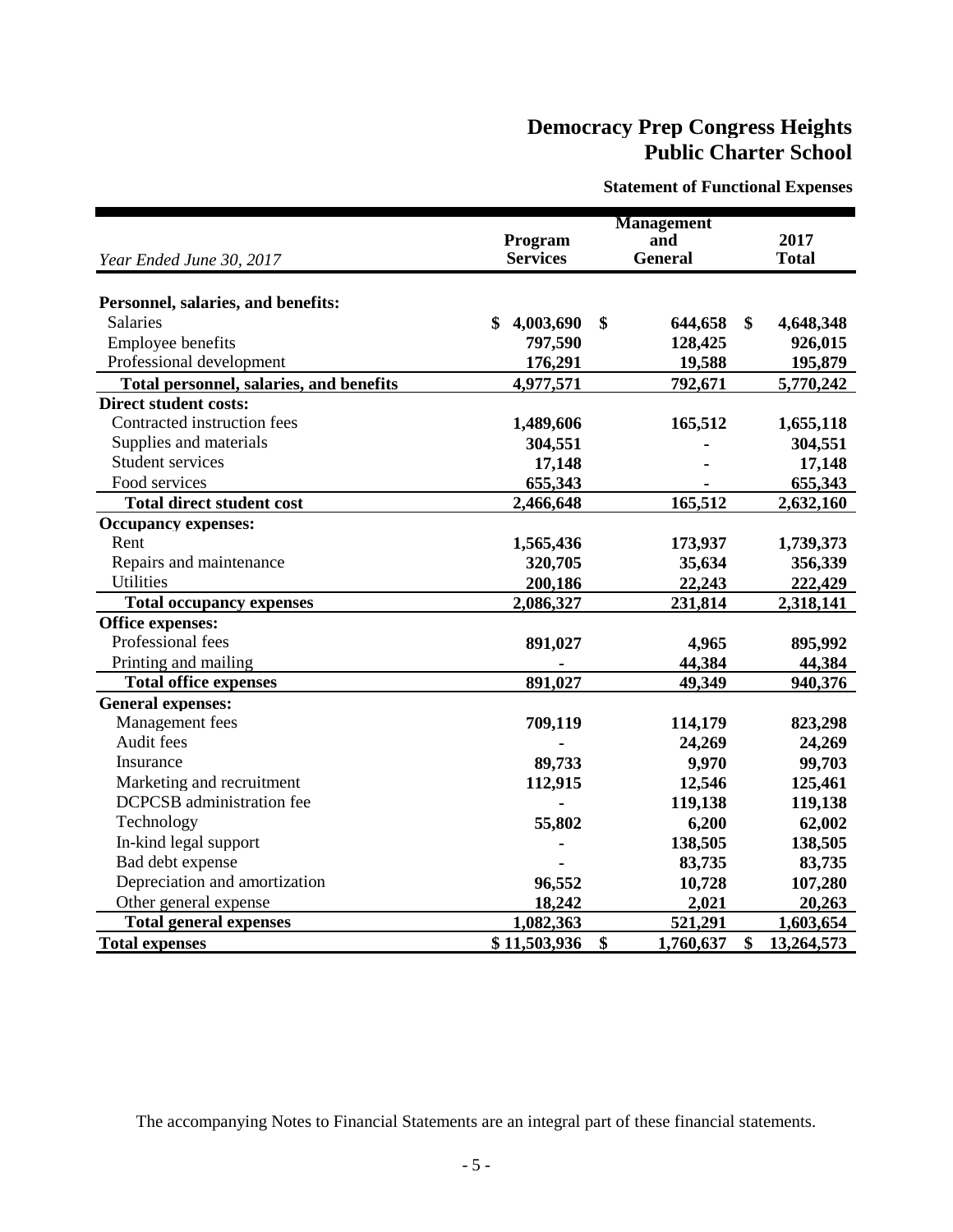**Statement of Functional Expenses**

| Year Ended June 30, 2016                       | Program<br><b>Services</b> | <b>Management</b><br>and<br><b>General</b> | 2016<br><b>Total</b>        |
|------------------------------------------------|----------------------------|--------------------------------------------|-----------------------------|
|                                                |                            |                                            |                             |
| Personnel, salaries, and benefits:             |                            |                                            |                             |
| <b>Salaries</b>                                | \$<br>3,468,400            | \$<br>585,272                              | \$<br>4,053,672             |
| <b>Employee benefits</b>                       | 666,552                    | 111,897                                    | 778,449                     |
| Professional development                       | 72,466                     | 8,052                                      | 80,518                      |
| <b>Total personnel, salaries, and benefits</b> | 4,207,418                  | 705,221                                    | 4,912,639                   |
| <b>Direct student costs:</b>                   |                            |                                            |                             |
| Contracted instruction fees                    | 1,485,743                  | 165,082                                    | 1,650,825                   |
| Supplies and materials                         | 277,697                    |                                            | 277,697                     |
| <b>Student services</b>                        | 20,185                     |                                            | 20,185                      |
| Food services                                  | 614,664                    |                                            | 614,664                     |
| <b>Total direct student cost</b>               | 2,398,289                  | 165,082                                    | 2,563,371                   |
| <b>Occupancy expenses:</b>                     |                            |                                            |                             |
| Rent                                           | 1,348,061                  | 149,785                                    | 1,497,846                   |
| Repairs and maintenance                        | 253,464                    | 28,163                                     | 281,627                     |
| <b>Utilities</b>                               | 188,121                    | 20,902                                     | 209,023                     |
| <b>Total occupancy expenses</b>                | 1,789,646                  | 198,850                                    | 1,988,496                   |
| Office expenses:                               |                            |                                            |                             |
| Professional fees                              | 553,705                    |                                            | 553,705                     |
| Printing and mailing                           |                            | 26,771                                     | 26,771                      |
| <b>Total office expenses</b>                   | 553,705                    | 26,771                                     | 580,476                     |
| <b>General expenses:</b>                       |                            |                                            |                             |
| Management fees                                | 1,307,825                  | 219,550                                    | 1,527,375                   |
| Audit fees                                     |                            | 27,241                                     | 27,241                      |
| Insurance                                      | 56,130                     | 6,237                                      | 62,367                      |
| Marketing and recruitment                      | 46,738                     | 5,193                                      | 51,931                      |
| <b>DCPCSB</b> administration fee               |                            | 116,428                                    | 116,428                     |
| Technology                                     | 72,875                     | 8,097                                      | 80,972                      |
| In-kind legal support                          |                            | 93,996                                     | 93,996                      |
| Depreciation and amortization                  | 83,135                     | 92,372<br>9,237                            |                             |
| Other general expense                          | 12,092                     | 1,343                                      | 13,435                      |
| <b>Total general expenses</b>                  | 1,578,795                  | 487,322                                    | 2,066,117                   |
| <b>Total expenses</b>                          | \$10,527,853               | $\mathcal{S}$<br>1,583,246                 | $\mathcal{S}$<br>12,111,099 |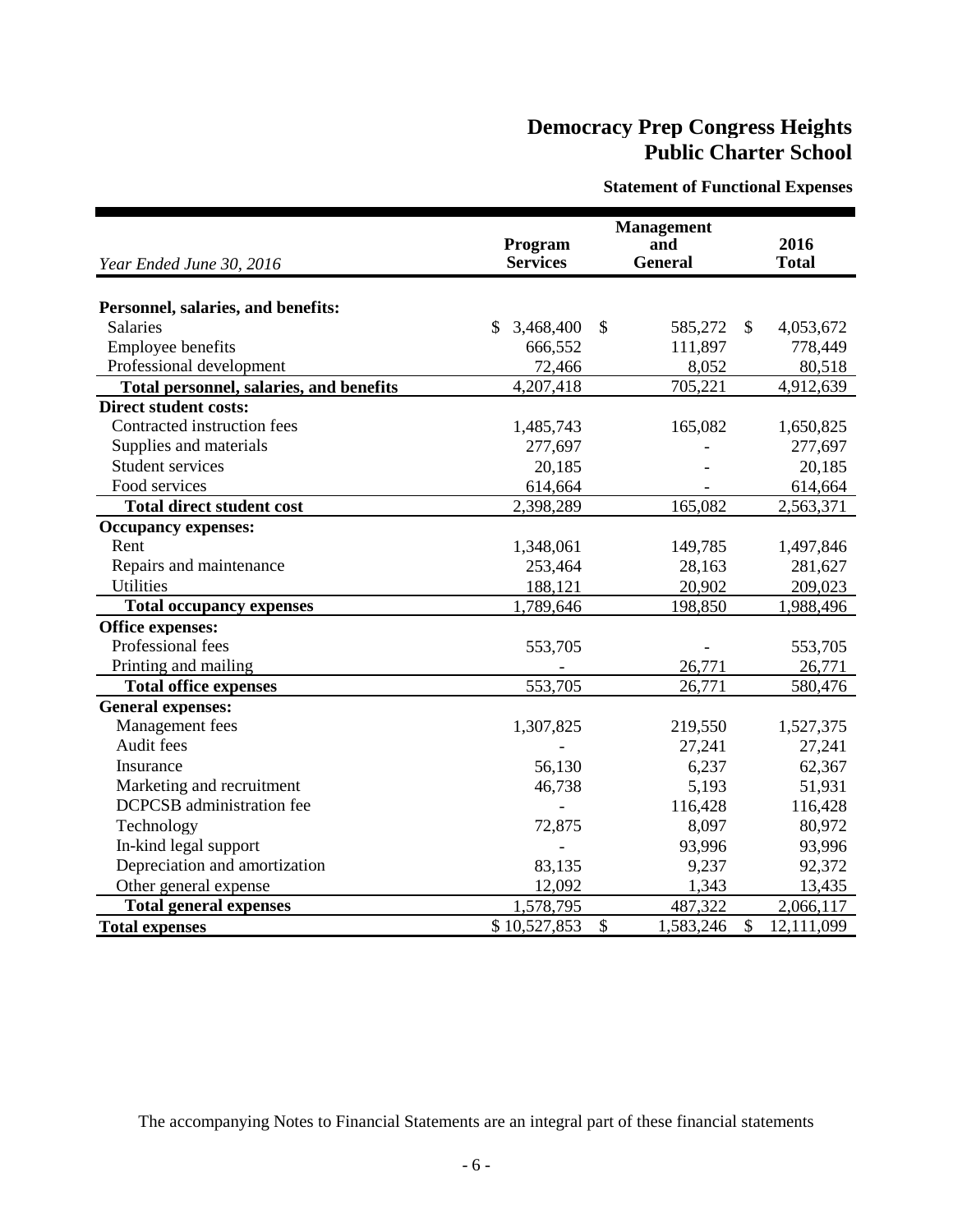**Statements of Cash Flows**

| Years ended June 30,                                      | 2017 |                                     | 2016       |
|-----------------------------------------------------------|------|-------------------------------------|------------|
| <b>Cash flows from operating activities</b>               |      |                                     |            |
| Change in net assets                                      | \$   | $(265,798)$ \$                      | (53,258)   |
| Adjustments to reconcile change in net assets to net cash |      |                                     |            |
| used by operating activities                              |      |                                     |            |
| Depreciation and amortization                             |      | 107,280                             | 92,372     |
| Loss on disposal of property and equipment                |      | 25,813                              |            |
| Deferred rent                                             |      | 132,546                             | 186,603    |
| (Increase) decrease in                                    |      |                                     |            |
| Grants receivable                                         |      | 37,860                              | (386, 204) |
| Prepaid expenses                                          |      | (301, 630)                          | 53,939     |
| Increase (decrease) in                                    |      |                                     |            |
| Accounts payable                                          |      | (92,996)                            | 163,598    |
| Accounts payable - related party                          |      | (22, 253)                           | (520, 258) |
| Accrued expenses                                          |      | 3,199                               | (101,080)  |
| Accrued salaries                                          |      | 63,105                              | 68,828     |
| Other current liabilities                                 |      | (8, 887)                            | 2,247      |
|                                                           |      |                                     |            |
| Net cash used by operating activities                     |      | (321,761)                           | (493, 213) |
| <b>Cash flows from investing activities</b>               |      |                                     |            |
| Purchase of property and equipment                        |      | (82, 192)                           | (74, 961)  |
| <b>Cash flows from financing activities</b>               |      |                                     |            |
| Proceeds from related party loan                          |      | 80,000                              |            |
| Payments on related party loan                            |      | (80,000)                            |            |
| Payments on capital lease obligations                     |      | (68, 208)                           | (47,058)   |
|                                                           |      |                                     |            |
| Net cash used in financing activities                     |      | (68, 208)                           | (47,058)   |
| Net change in cash and cash equivalents                   |      | (472, 161)                          | (615, 232) |
| Cash and cash equivalents, beginning of period            |      | 568,893                             | 1,184,125  |
| Cash and cash equivalents, end of period                  | \$   | 96,732<br>$\boldsymbol{\mathsf{S}}$ | 568,893    |
|                                                           |      |                                     |            |
| Supplemental cash flow information                        |      |                                     |            |
| Payment of interest                                       | \$   | 6,196 $\frac{1}{2}$                 | 5,064      |
|                                                           |      |                                     |            |
| <b>Non-cash financing activities</b>                      |      |                                     |            |
| Equipment obtained through capital leases                 | \$   | 120,992<br>$\mathcal{S}$            | 4,645      |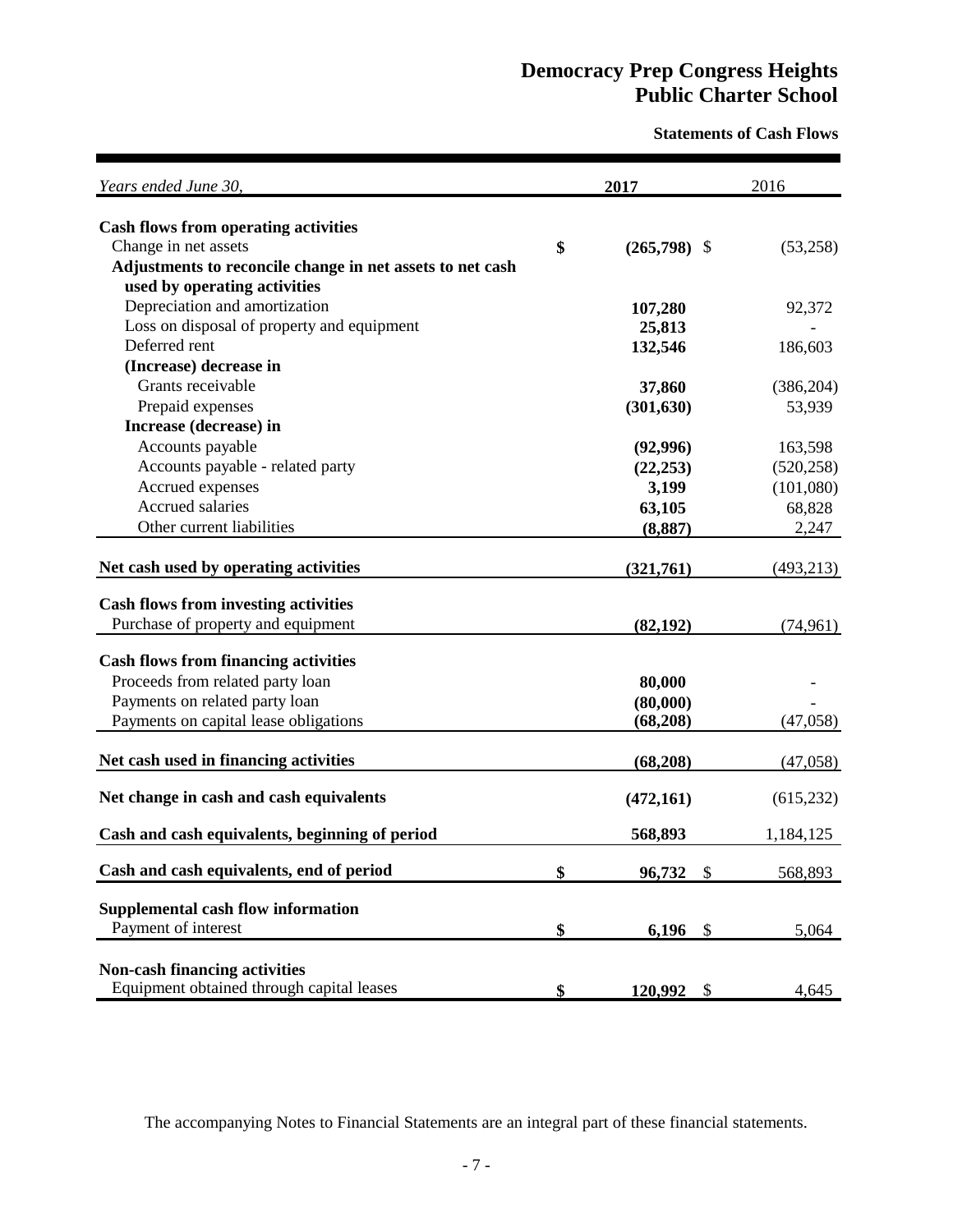**Notes to Financial Statements**

**1**. **School and significant accounting policies Organization:** Democracy Prep Congress Heights Public Charter School (the School) was incorporated in April 2014 as a not-for-profit corporation operated in the District of Columbia. The School was opened in July 2014 as an academic public charter school. The mission of the School is to educate responsible citizenscholars for success in the college of their choice and a life of active citizenship.

> **Basis of accounting:** The School prepares its financial records on the accrual basis of accounting. Under this basis, support and revenue are recognized when earned, and expenses are recognized as incurred.

> **Basis of presentation:** The School classifies revenues as restricted or unrestricted based on the existence or absence of donor-imposed restrictions. Accordingly, the net assets of the School and changes therein are classified and reported as follows:

**Unrestricted net assets -** net assets that are not subject to donor-imposed stipulations. Resources are available for general operations.

**Board designated net assets** – The board may designate the use of unrestricted net assets to enhance operational capabilities. During the year ended June 30, 2017, the board released all designated funds for general use. As of June 30, 2016, the board designated \$131,250 of unrestricted net assets for the "Dream Dollar Fund," which was to be utilized to support future alumni college scholarship packages for first generation students. The board was able to amend the amount at any point to reallocate money earmarked for the "Dream Dollar Fund" if more time sensitive needs were to arise.

**Temporarily restricted net assets -** net assets subject to donor-imposed stipulations that will be met either by actions of the School and/or the passage of time. When a donor restriction expires, that is, when a stipulated time restriction ends or a purpose restriction is accomplished, temporarily restricted net assets are reclassified to unrestricted net assets and reported in the Statements of Activities and Changes in Net Assets as released from restrictions. As of June 30, 2017 and 2016, there were no temporarily restricted net assets.

**Cash and cash equivalents:** The School considers all short-term deposits in checking and savings accounts with original maturities of less than ninety days to be cash and cash equivalents. Balances may exceed federally insured limits. Management does not believe that this results in any significant credit risk.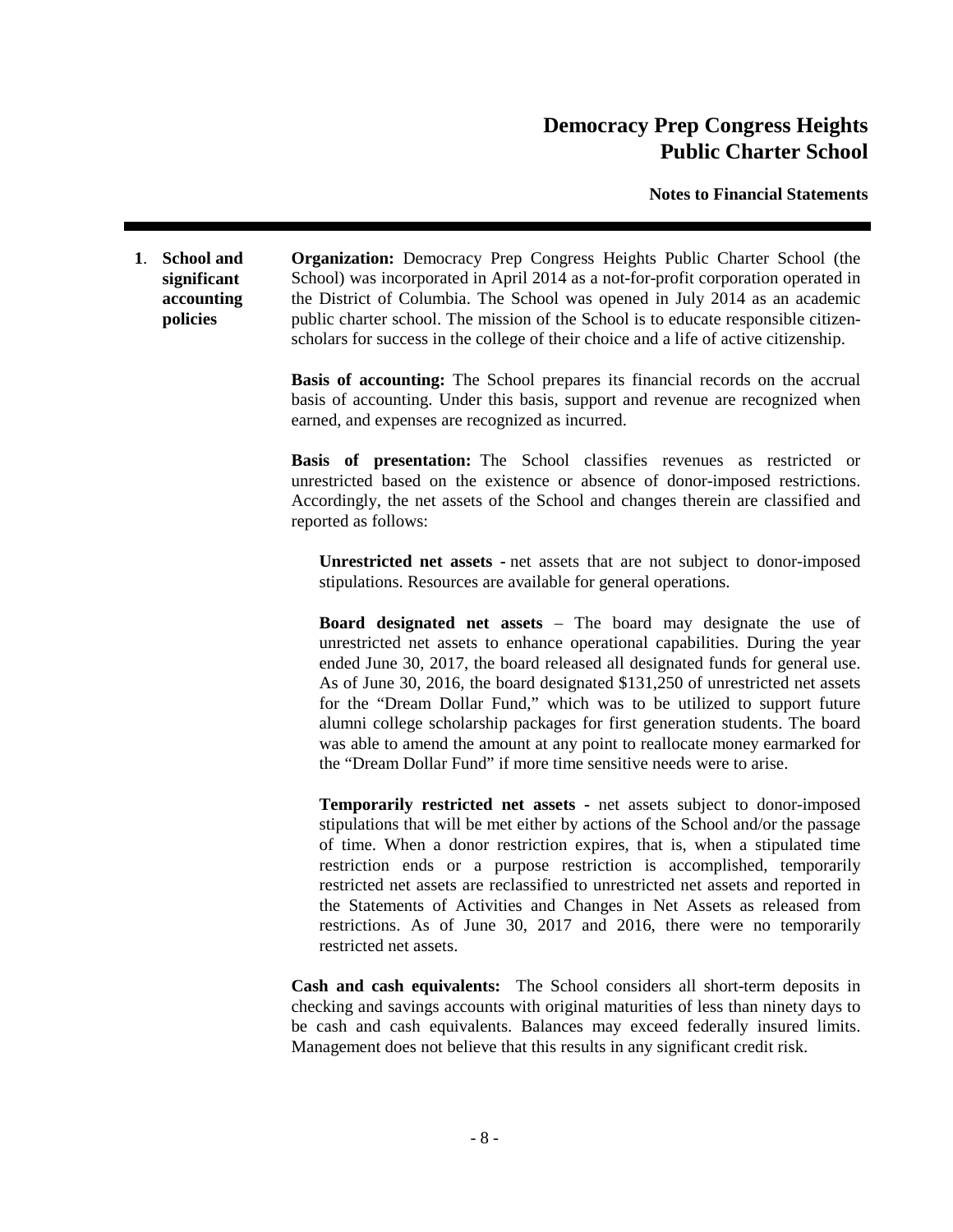**Notes to Financial Statements**

**Grants receivable:** Grants receivable are recorded when allowable expenses are incurred for government programs. Collectability is assessed based on the School's historical experience with the government programs. This balance is deemed fully collectible and therefore no allowance for doubtful accounts is deemed necessary as of June 30, 2017 and 2016.

**Property and equipment:** Property and equipment costing \$2,500 or more is recorded at cost and depreciated over estimated useful lives of three to seven years using the straight-line method. Prior to July 1, 2016, the threshold for capitalization was \$1,000.

**Deferred rent:** Rent expense is being recognized on a straight-line basis over the term of the lease. The difference between the amounts expensed and the required lease payments are reflected as deferred rent in the accompanying Statements of Financial Position, which is a non-cash item.

### **Revenue recognition:**

**Charter school – per pupil funding** – A substantial portion of the School's revenue is derived from the District of Columbia Public School system, which is based on a student allocation formula linked to enrollment. Related revenue is recognized ratably over the school year. Amounts received in advance for summer school are deferred and recognized over the period to which the funding relates.

**D.C. facilities allowance –** The School recognizes a facility allowance based on a student allocation formula linked to enrollment as determined by the D.C. government. Related revenue is recognized ratably over the school year. Amounts received in advance are deferred and recognized over the period to which the funding relates.

**Government grants –** The School recognizes grant revenue in amounts equal to total allowable expenditures made during the period for the purposes specified by the grant.

**Contributions –** The School recognizes all unconditional contributions received as income in the period received or pledged.

**In-kind contributions:** In-kind contributions are reported at fair value in the financial statements for voluntary donations of services when those services (1) create or enhance nonfinancial assets or (2) require specialized skills provided by individuals possessing those skills and are services which would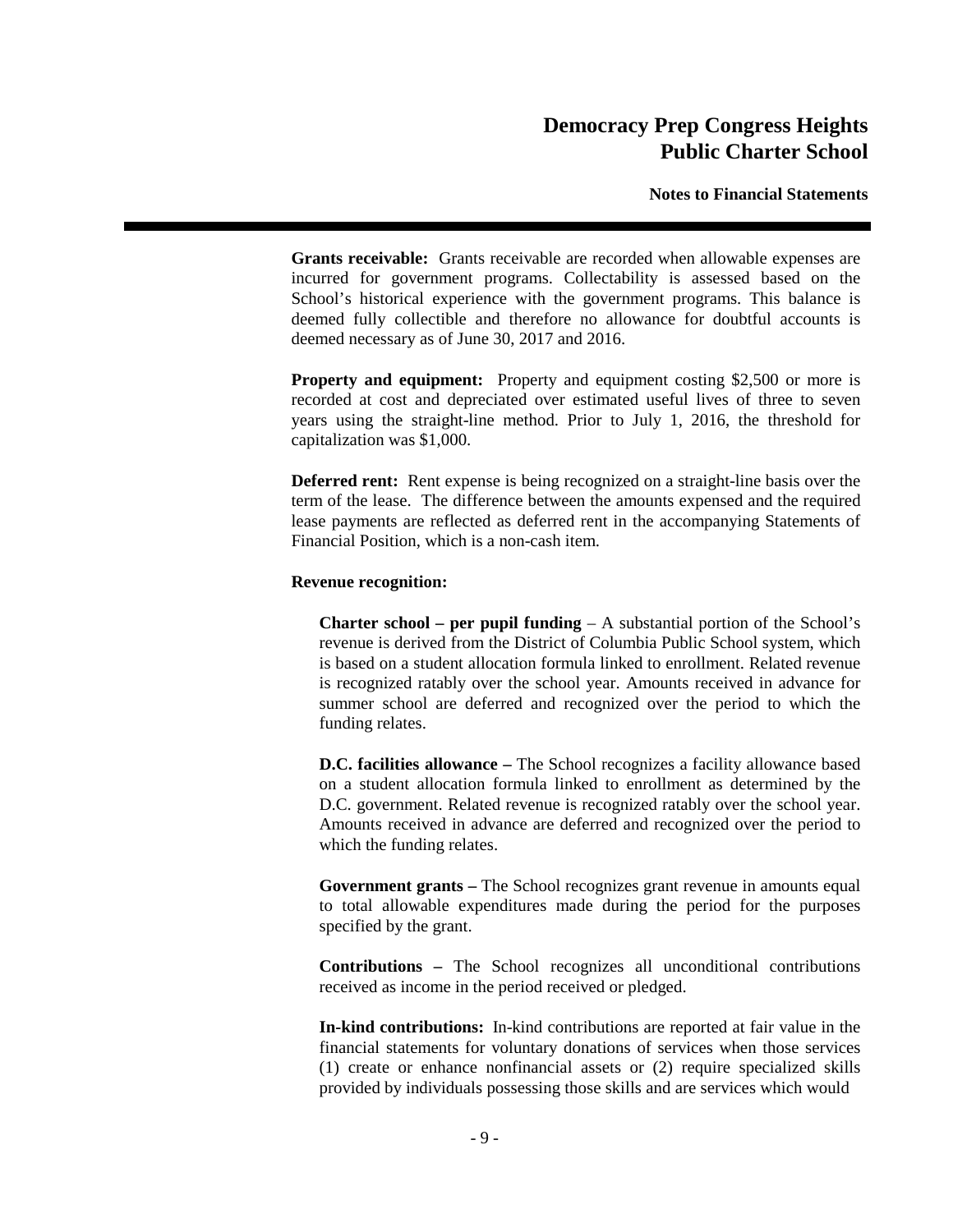**Notes to Financial Statements**

be typically purchased if not provided by donation. During the year ended June 30, 2017 and 2016, the School received in-kind general legal services having a fair value of \$138,505 and \$93,996, respectively.

**Income taxes:** The School is exempt from Federal income tax under Section  $501(c)(3)$  of the Internal Revenue Code and is not classified as a private foundation.

**Uncertainties in income taxes:** The School evaluates uncertainty in income tax positions taken or expected to be taken on a tax return based on a more-likelythan-not recognition standard. If that threshold is met, the tax position is then measured at the largest amount that is greater than 50% likely of being realized upon ultimate settlement. As of June 30, 2017 and 2016, there are no accruals for uncertain tax positions. If applicable, the School records interest and penalties as a component of income tax expense. Tax years from 2015 through the current year remain open for examination by tax authorities.

**Use of accounting estimates:** The preparation of financial statements in conformity with accounting principles generally accepted in the United States of America requires management to make estimates and assumptions that affect the reported amounts of assets and liabilities and disclosure of contingent assets and liabilities at the date of the financial statements and the reported amounts of revenues and expenses during the reporting period. Actual results could differ from these estimates.

**Functional allocation of expenses:** The costs of providing the various programs and other activities have been summarized on a functional basis in the Statements of Activities and Changes in Net Assets. Costs that can be identified with particular programs or support functions are charged directly to the program or function. Accordingly, certain costs have been allocated among the programs and supporting services benefited.

**Subsequent events:** Management has evaluated subsequent events for disclosure in these financial statements through December 15, 2017, which is the date the financial statements were available to be issued. See Note 11.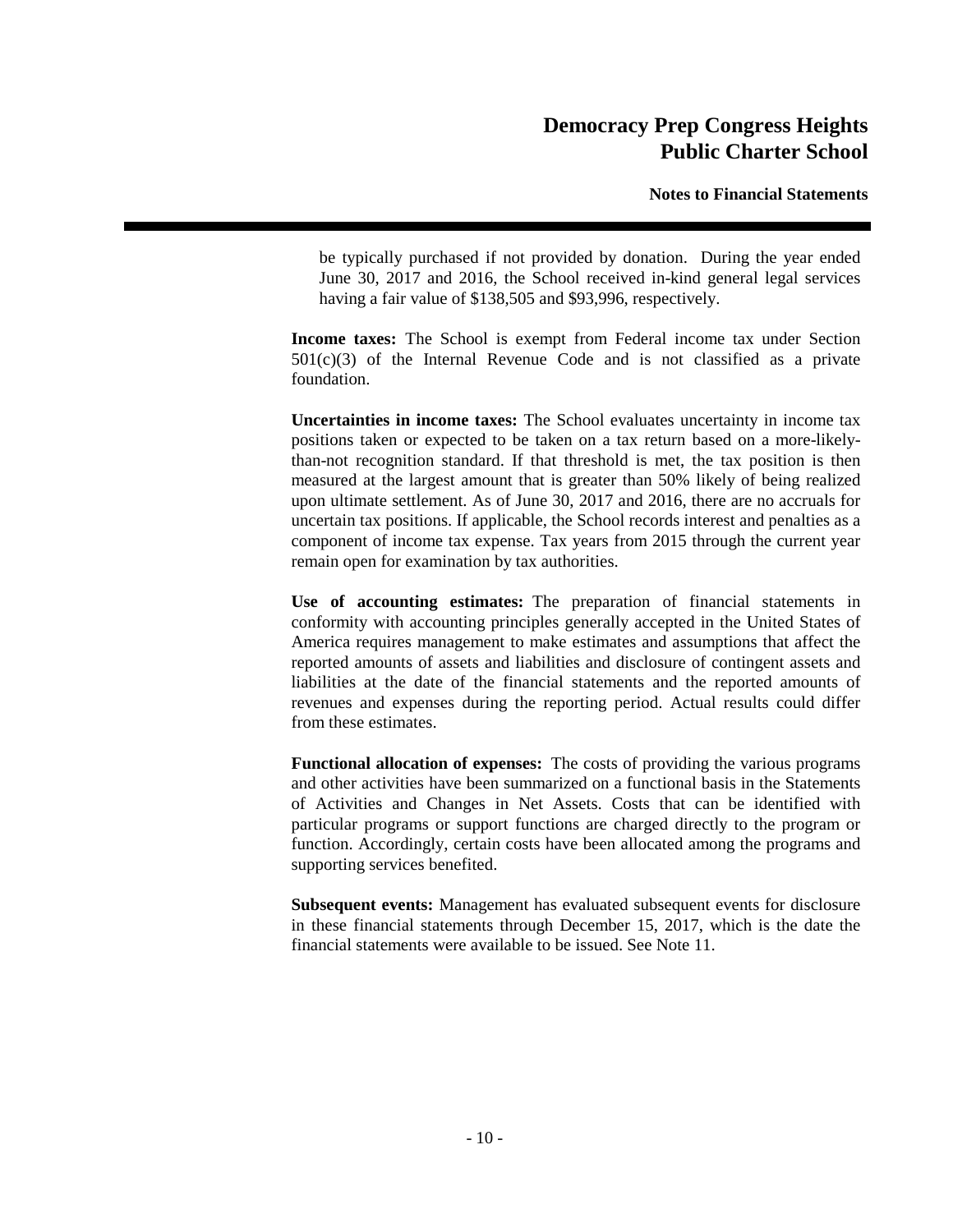**Notes to Financial Statements**

# **2017** 2016 Equipment and computers **\$ 355,539** \$ 260,418 Furniture and fixtures **83,496** 56,734 Software **9,197** 18,444 Leasehold improvements **8,343 Total 456,575** 335,596 Accumulated depreciation **(210,118)** (159,230) **Property and equipment, net \$ 246,457** \$ 176,366

As of June 30, 2017 and 2016, property and equipment consisted of the following:

Depreciation expense was \$107,280 and \$92,372 for the years ended June 30, 2017 and 2016, respectively.

**3. Operating lease** The School is obligated under an operating sublease for approximately 42,528 net rentable square feet of office space in Washington, D.C., which expires in June 2026. The lease provided for escalating payments and the School has the right to perform construction on the property. Deferred rent represents the non-cash difference between the annual cash payments under the lease and the straight-line recognition of rent expense.

**2. Property and equipment**

> Total rent expense was \$1,739,373 and \$1,497,846 for years ended June 30, 2017 and 2016, respectively. The following is a schedule by year of future minimum rental payments required under the operating lease:

| Year ending June 30, | Amount           |  |
|----------------------|------------------|--|
| 2018                 | \$<br>1,569,507  |  |
| 2019                 | 1,608,745        |  |
| 2020                 | 1,648,963        |  |
| 2021                 | 1,690,187        |  |
| 2022                 | 1,732,442        |  |
| Thereafter           | 7,533,524        |  |
|                      |                  |  |
| <b>Total</b>         | \$<br>15,783,368 |  |

### **4. Capital lease** The School leases equipment under capital lease obligations, which expire in September 2022. The asset and liability under the capital leases is recorded at the present value of the minimum lease payments. The amount necessary to reduce the minimum lease payments to their net present value is calculated at the interest rate implicit in the leases of 6% per annum.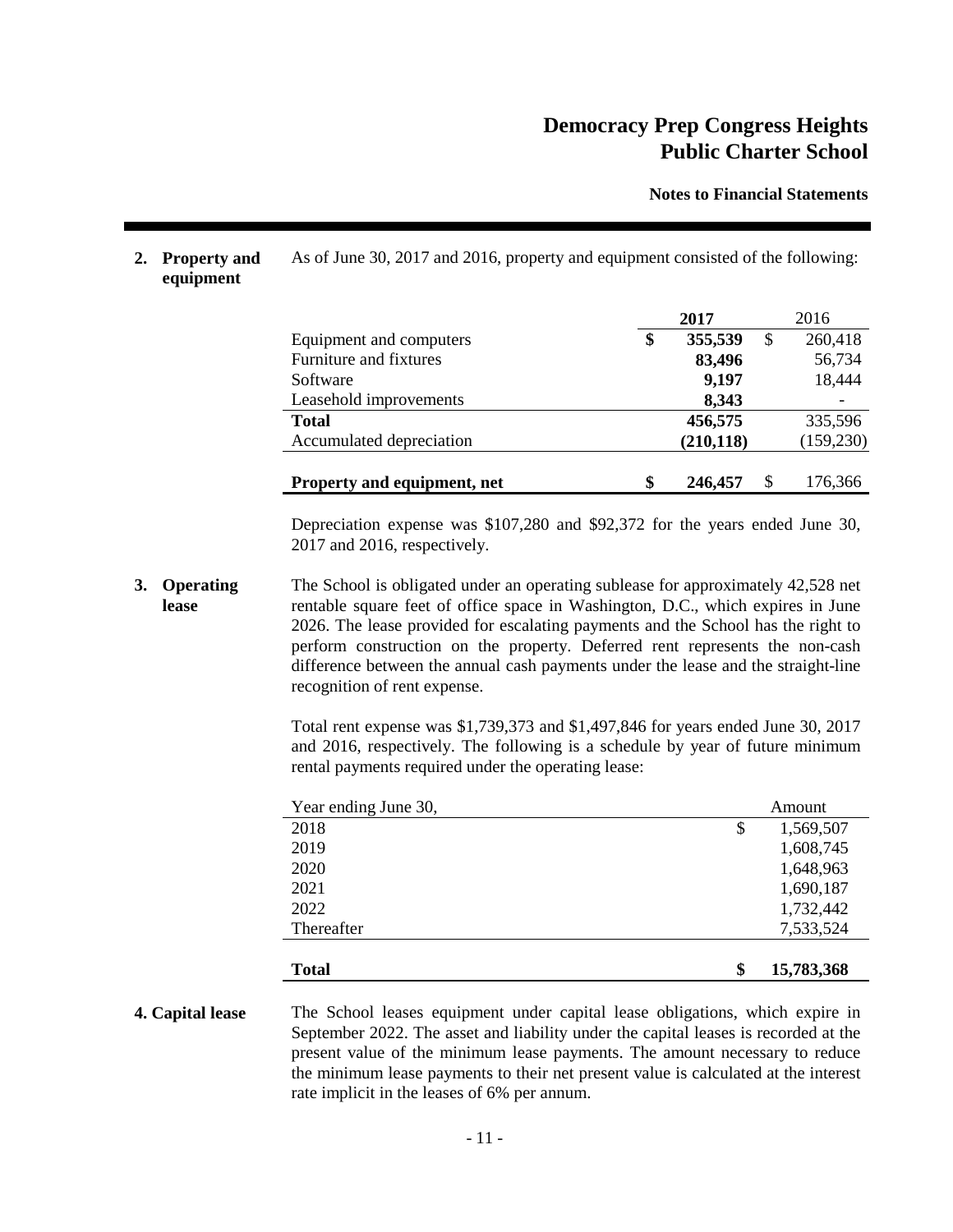**Notes to Financial Statements**

The following is a summary of property held under capital leases as of June 30, 2017 and 2016:

|                                | 2017      | 2016      |
|--------------------------------|-----------|-----------|
| Equipment and computers        | 125,637   | 142,459   |
| Less: accumulated depreciation | (82, 457) | (85, 639) |
|                                |           |           |
| <b>Total</b>                   | 43.180    | 56,820    |

Depreciation expense relating to property held under capital leases for the years ended June 30, 2017 and 2016 was \$63,303 and \$47,357, respectively.

Minimum future payments under the capital leases as of June 30, 2017, are as follows:

| Year ending June 30,         | Amount       |  |  |
|------------------------------|--------------|--|--|
| 2018                         | \$<br>31,423 |  |  |
| 2019                         | 28,202       |  |  |
| 2020                         | 28,069       |  |  |
| 2021                         | 28,069       |  |  |
| 2022                         | 7,080        |  |  |
| Total minimum lease payments | 122,843      |  |  |
| Less: imputed interest       | (14,306)     |  |  |
| Subtotal                     | 108,538      |  |  |
| Less: current portion        | (25,710)     |  |  |
| <b>Non-current portion</b>   | \$<br>82,828 |  |  |

- **5. Retirement plan** The School participates in a 403(b) retirement plan. Eligible employees may contribute up to 100% of their salary. The School matches up to 15% of yearly pay. For the years ended June 30, 2017 and 2016, the School contributed \$127,847 and \$114,111, respectively, to the retirement plan.
- **6. Concentration** The School is supported primarily through local and federal allocations and grants. Approximately 96% and 88% of total revenue for the years ended June 30, 2017 and 2016, respectively, were provided through one government agency. One government agency was responsible for 77% and 91% of total receivables as of June 30, 2017 and 2016, respectively.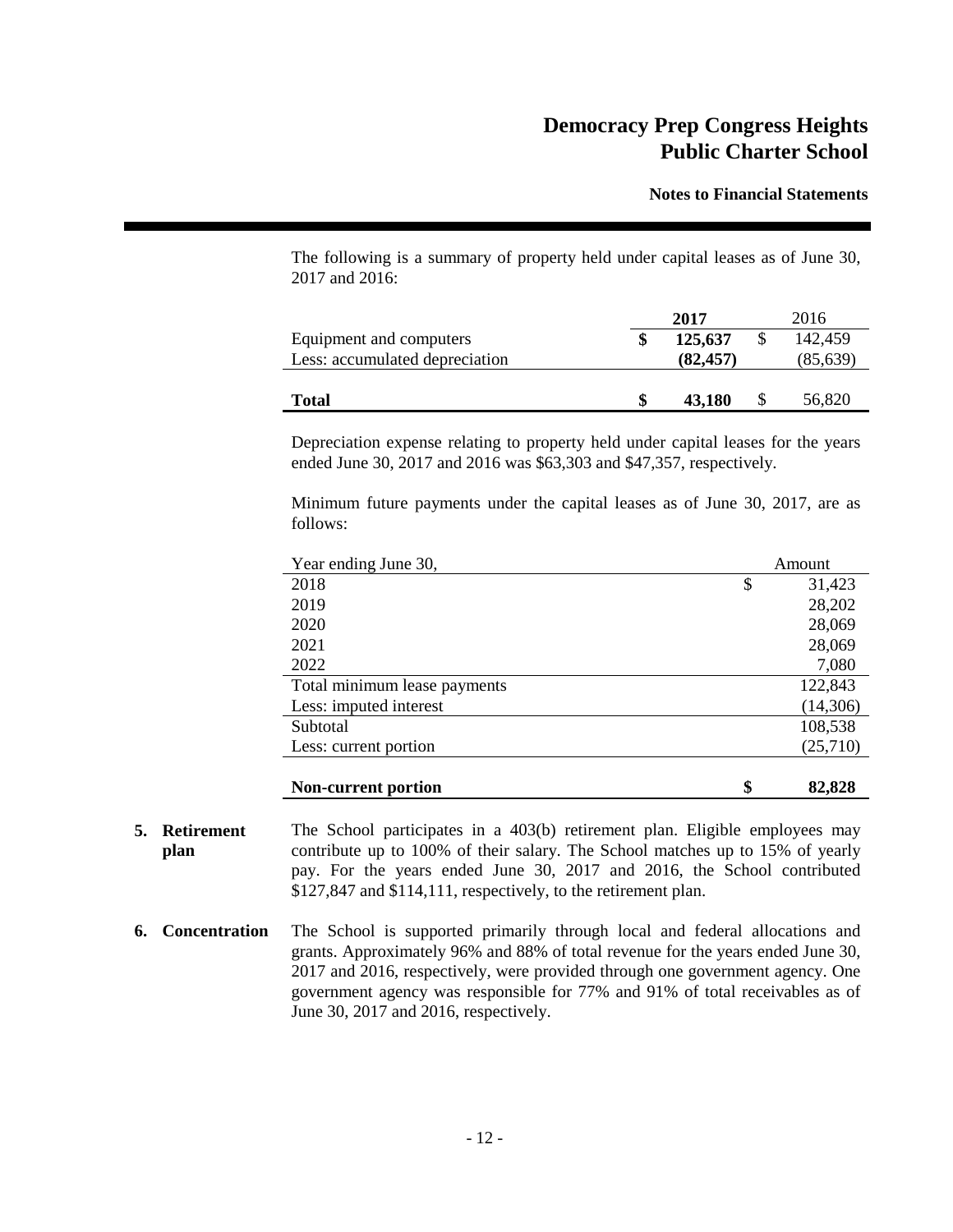**Notes to Financial Statements**

**7. Charter school per pupil funding and facilities** The School receives funding from the District of Columbia which is based on a student allocation formula linked to enrollment. The funding is received in the form of per pupil education allotments and facility allotments and was as follows: **allowance** Year and period ended June 30, **2017** 2016 General education **\$ 6,997,457** \$ 6,630,755 Special education **1,326,180** 911,444 Special education compliance **134,619** 100,480 At-risk students **1,026,253** 994,045 Special education ESY **-** 4,587 Facilities allowance **2,049,344** 2,009,678 **Total D.C. allotments \$ 11,533,853** \$ 10,650,989

> The average total cost per student was approximately \$21,065 and \$19,471 for the years ended June 30, 2017 and 2016 respectively.

> Per pupil education allotments during the years ended June 30, 2017 and 2016 were \$14,458 and \$13,893, respectively.

> Per pupil facility allotments during the years ended June 30, 2017 and 2016 were \$3,124 and \$3,231, respectively.

**8. Related party transactions** The School is an independent legal entity but is affiliated with three organizations: Democracy Prep Public Schools, Inc. (DPPS), Democracy Prep Charter School (DPCS) and Democracy Builders, Inc. (DBI).

> The School is managed by DPPS as noted in Note 9. For the years ended June 30, 2017 and 2016, DPPS incurred costs on behalf of the School in the amount of \$174,495 and \$70,845, respectively, for rent, general expenses and payroll expenses, for which they were reimbursed. In addition, during the year ended June 30, 2017, DPPS provided an interest free short term loan of \$80,000 to the School for cash flow purposes which was paid in full as of June 30, 2017. The balance due from DPPS at June 30, 2017 was \$20,214 and due to DPPS at 2016 was \$57,549, which is included net in accounts payable – related party on the Statements of Financial Position.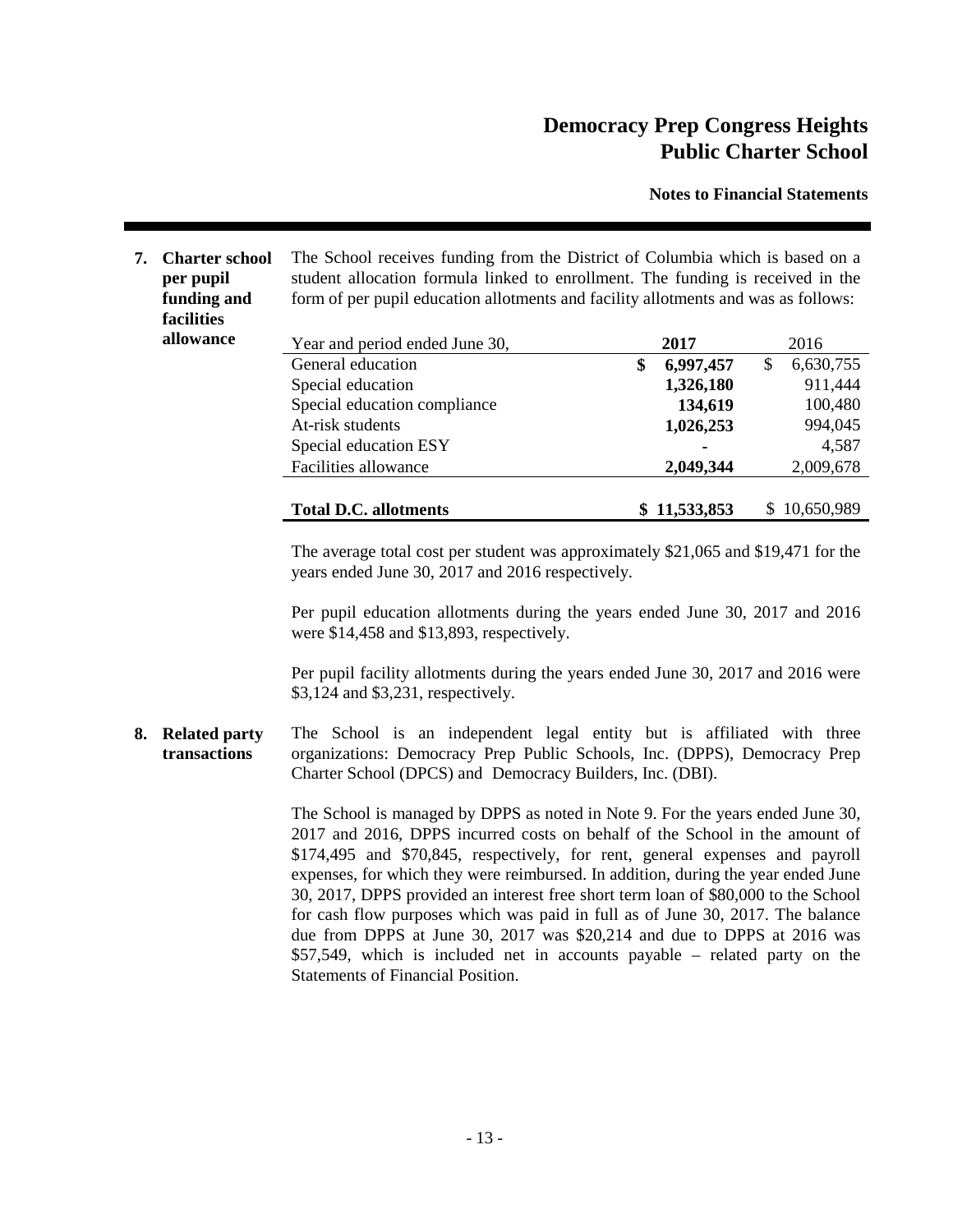**Notes to Financial Statements**

The School has a contract for communications services with a service provider through DPCS. For the years ended June 30, 2017 and 2016, the amount reimbursed to DPCS for these services was \$0 and \$13,667, respectively. In addition, during the years ended June 30, 2017 and 2016, DPCS incurred costs totaling \$4,876 and \$108,259, respectively, on behalf of the School for general operating expenses and was reimbursed for those costs. The balance due to DPCS was \$55,510 and \$45,380 at June 30, 2017 and 2016, respectively which is included in the accounts payable – related party on the Statements of Financial Position.

**9. Management fees** The School is managed by a related party (see Note 8), Democracy Prep Public School ("DPPS"), a New York State not-for-profit charter management organization. On July 1, 2014, the School entered into a management agreement with DPPS to assume responsibility for the School's educational process, management, and operations. As compensation to DPPS for these services, the School shall pay to DPPS an annual fee equal to 15% of non-competitive public revenue in the initial term. This percentage will decrease by one-half percent (0.5%) in each renewal term until it reaches a minimum of 12% of the noncompetitive public revenue, which percentage will remain in effect for all subsequent renewal terms. The agreement was effective for two years, beginning July 1, 2014 and ending June 30, 2016. The agreement was renewed beginning July 1, 2016 and ending June 30, 2017, and the annual fee was 14.5% of noncompetitive public revenue. For the years ended June 30, 2017 and 2016, the DPPS management fee incurred by the School was \$823,298 and \$1,527,375, respectively. The agreement was renewed as of July 1, 2017 and ending June 30, 2018 with the same terms.

> In July 2014, the School entered into an instruction agreement with Apple Tree Institute for Education, a District of Columbia organization. The agreement was renewed beginning July 1, 2016 and ending June 30, 2017. Apple Tree fully manages and operates the educational program for pre-school and prekindergarten ("Pre-K3" and "Pre-K4"). Apple Tree is solely responsible for all costs associated with operating the program, including, but not limited to compensation for teachers and administrators, curriculum related expenses, classroom furniture and supplies, and all liabilities associated with operating the program including expenses associated with special education. As a management fee for the services rendered, Apple Tree shall receive an amount equal to the perpupil funding the School receives for its enrolled Pre-K3 and Pre-K4 students excluding the facilities allotment and less any administrative fees. For the years ended June 30, 2017 and 2016, the Apple Tree management fee incurred by the School was \$1,655,118 and \$1,650,825, respectively.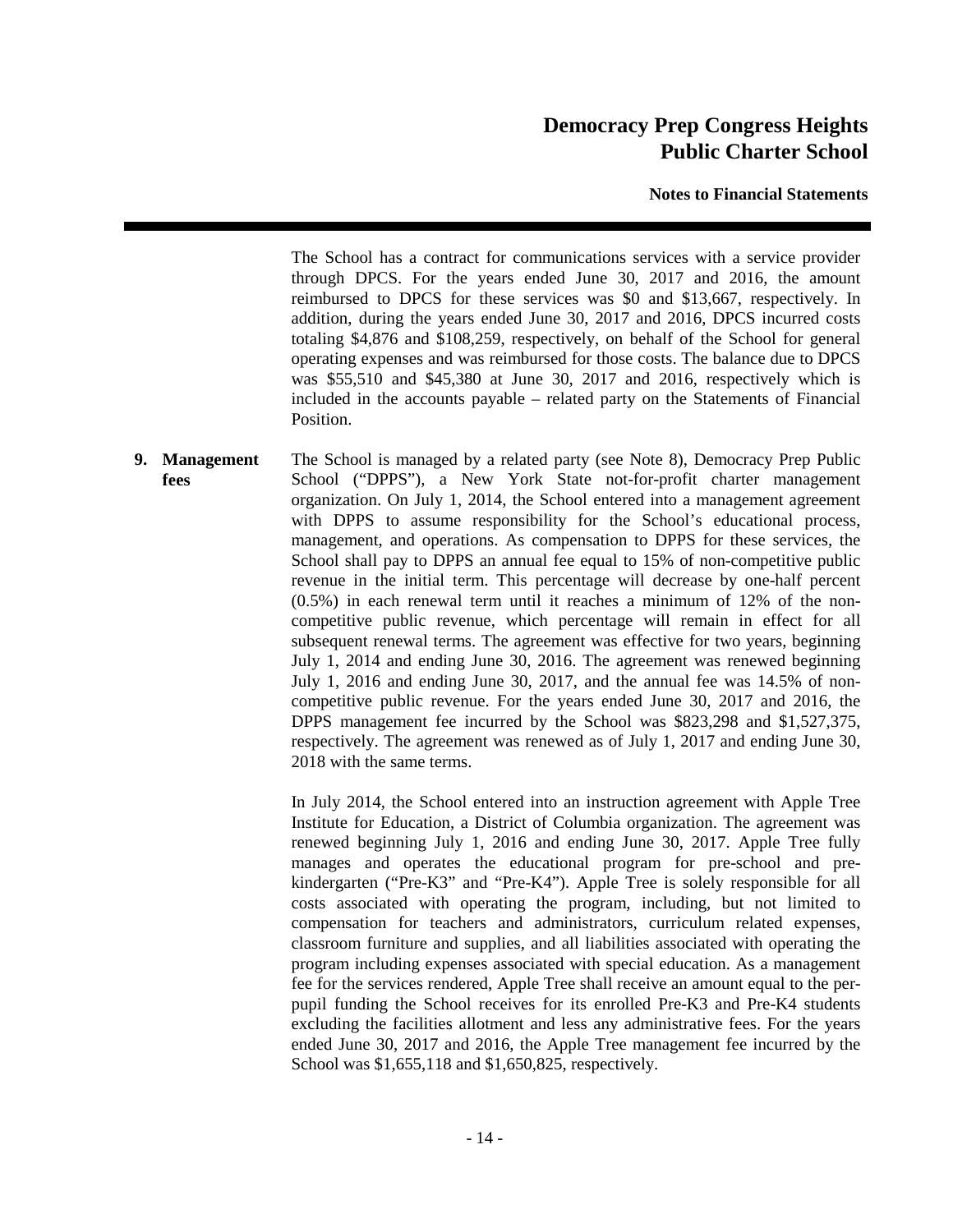**Notes to Financial Statements**

As of July 1, 2017, the instruction agreement with Apple Tree automatically renewed for another one-year term. Automatic renewals will continue for successive one-year periods unless either party gives notice, at least 120 days prior to the expiration of the then-current term, of its intention to not renew the agreement.

**10. Going concern evaluation** Management has evaluated conditions and events, in the aggregate, regarding the School's ability to meet their financial obligations as they become due within one year from the date of these financial statements. Management's evaluation considered only relevant conditions and events that are known and reasonably knowable at the date the financial statements were available to be issued.

> The School is building out additional classrooms that will be completed by the beginning of the 2018-2019 school year. With the additional space, the expected number of scholars will increase from 656 to 870. This will drive up budgeted revenue to approximately \$14,300,000.

> The School anticipates that while revenues and expenses increase, the expenses will increase at much lower rate, therefore, Management expects an increase in cash reserve at year end.

> In addition, DPPS has an agreement with the School that prevents the School from having have zero net assets.

> Management feels that their continuing efforts to increase revenue and keep expenses at a lower rate will provide revenue stability over the coming year. The School's Board and Management expects that they will be able to meet their financial obligations as they become due.

**11. Nonrecorded subsequent event** In September 2017, a new Washington Teacher's Union (WTU) contract backdated to October 1, 2016 was approved by the WTU. Subsequently, in October 2017, the DC Council approved legislation to provide additional funding to both DC Public Schools (DCPS) and DC Public Charter Schools (DC PCS) through an increase in the Uniform Per Student Funding Formula (UPSFF). The additional funding will cover the increased salary and benefit expenses associated with the contract. Charter schools will receive a one-time payment based on fiscal year 2017 enrollment figures.

> The amount of the one-time payment received by the School was \$192,237 and will be reflected as fiscal year 2018 revenue as the events leading to the supplemental funding did not occur until the subsequent period.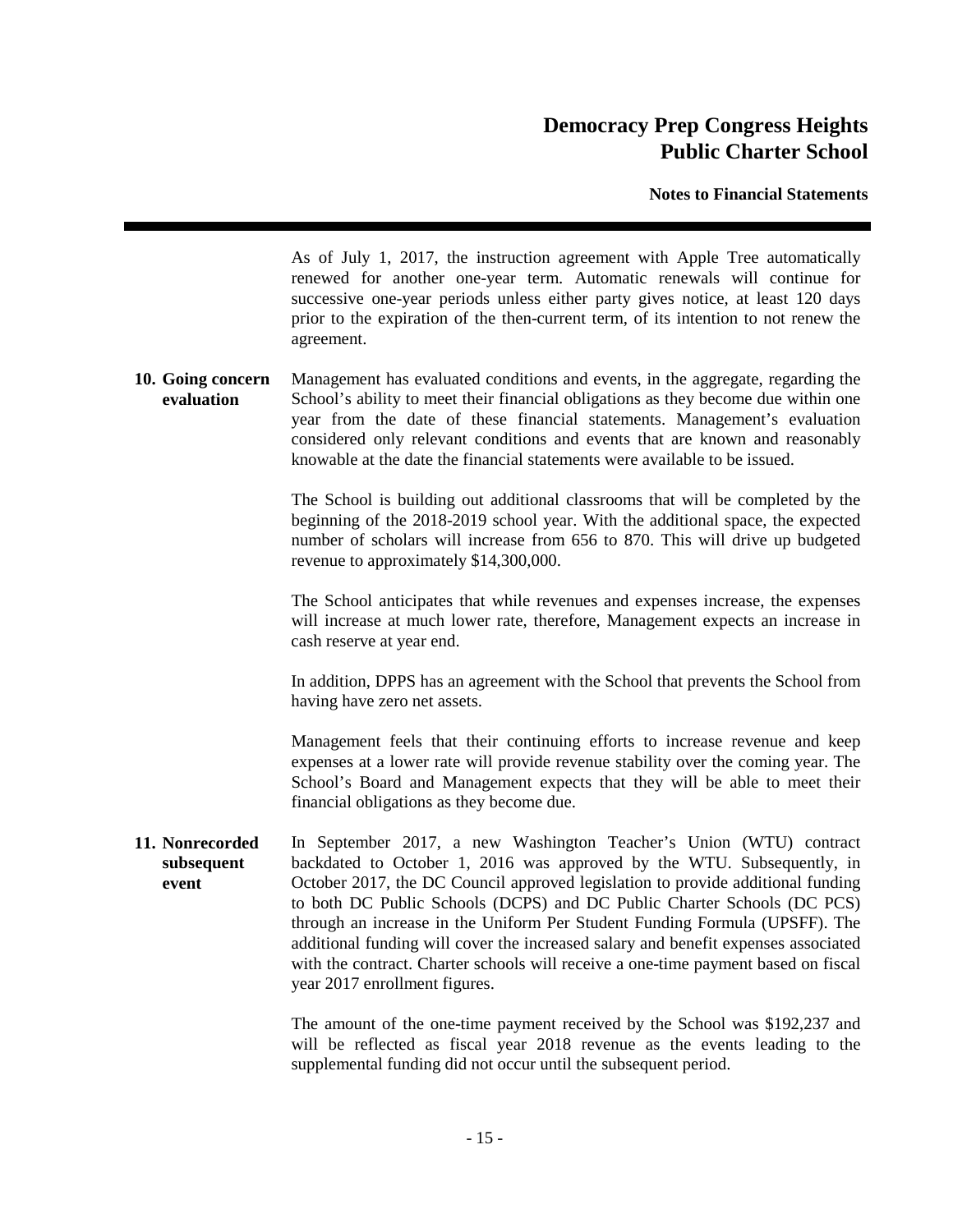

805 King Farm Boulevard Suite 300 Rockville, Maryland 20850

€ 301.231.6200 昌 301.231.7630 www.aronsonllc.com info@aronsonllc.com **Independent Auditor's Report on Internal Control over Financial Reporting and on Compliance and Other Matters Based on an Audit of Financial Statements Performed in Accordance with** *Government Auditing Standards*

Board of Directors **Democracy Prep Congress Heights Public Charter School** Washington, D.C.

We have audited, in accordance with the auditing standards generally accepted in the United States of America and the standards applicable to financial audits contained in *Government Auditing Standards* issued by the Comptroller General of the United States, the financial statements of **Democracy Prep Congress Heights Public Charter School** (a nonprofit School), which comprise the Statements of Financial Position as of June 30, 2017 and 2016, and the related Statements of Activities and Changes in Net Assets, Functional Expenses and Cash Flows for the years then ended, and the related notes to the financial statements, and have issued our report thereon dated December 15, 2017.

#### *Internal Control over Financial Reporting*

In planning and performing our audit of the financial statements, we considered **Democracy Prep Congress Heights Public Charter School's** internal control over financial reporting (internal control) to determine the audit procedures that are appropriate in the circumstances for the purpose of expressing our opinion on the financial statements, but not for the purpose of expressing an opinion on the effectiveness of **Democracy Prep Congress Heights Public Charter School's** internal control. Accordingly, we do not express an opinion on the effectiveness of **Democracy Prep Congress Heights Public Charter School's** internal control.

A *deficiency in internal control* exists when the design or operation of a control does not allow management or employees, in the normal course of performing their assigned functions, to prevent, or detect and correct, misstatements on a timely basis. A *material weakness* is a deficiency, or a combination of deficiencies, in internal control, such that there is a reasonable possibility that a material misstatement of the entity's financial statements will not be prevented, or detected and corrected on a timely basis. A *significant deficiency* is a deficiency, or a combination of deficiencies, in internal control that is less severe than a material weakness, yet important enough to merit attention by those charged with governance.

Our consideration of internal control was for the limited purpose described in the first paragraph and was not designed to identify all deficiencies in internal control that might be material weaknesses or significant deficiencies and therefore, material weaknesses or significant deficiencies may exist that were not identified. Given these limitations, during our audit we did not identify any deficiencies in internal control that we consider to be material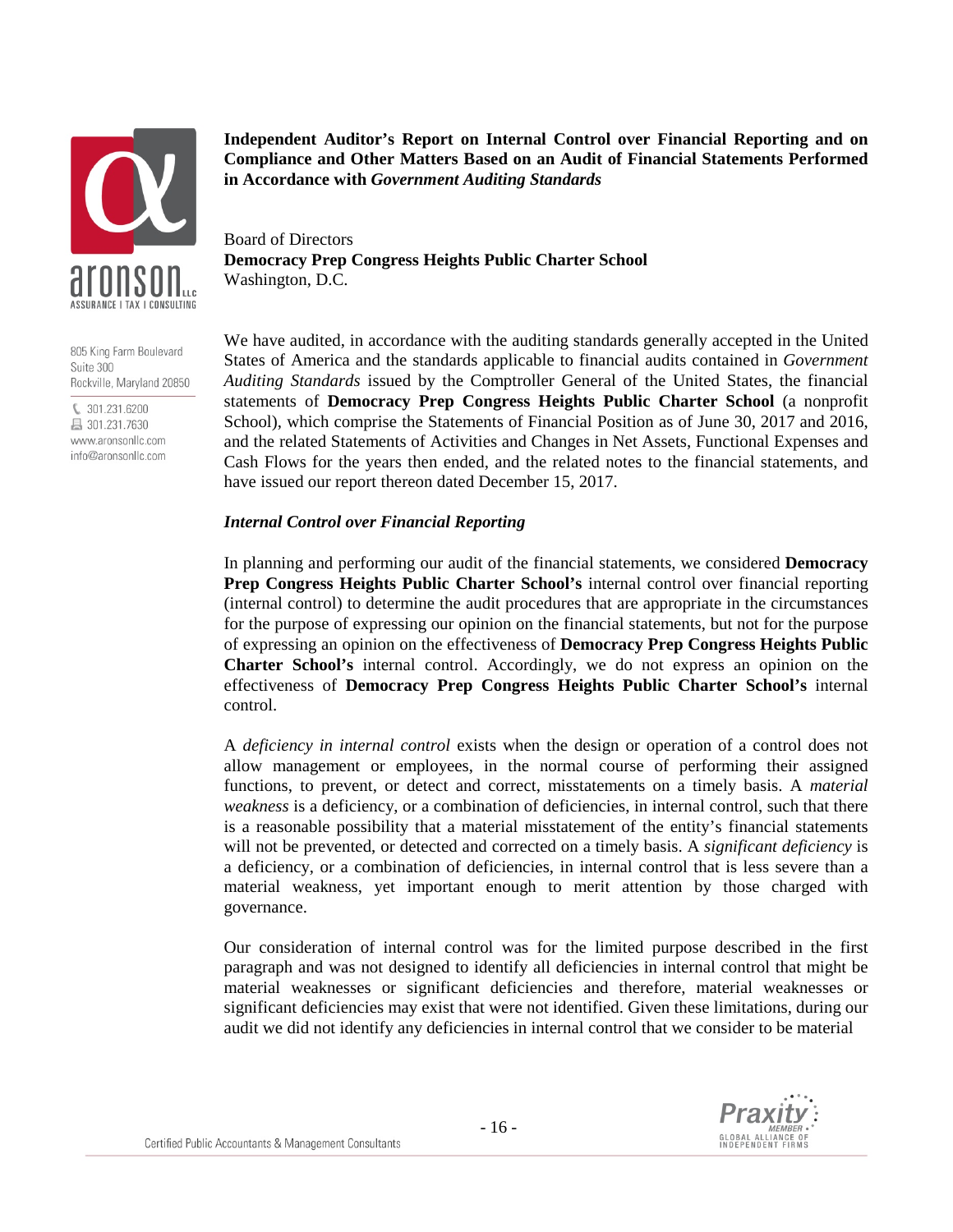**Independent Auditor's Report on Internal Control over Financial Reporting and on Compliance and Other Matters Based on an Audit of Financial Statements Performed in Accordance with** *Government Auditing Standards* **(Continued)**

weaknesses. However, material weaknesses may exist that have not been identified.

#### *Compliance and Other Matters*

As part of obtaining reasonable assurance about whether **Democracy Prep Congress Heights Public Charter School's** financial statements are free from material misstatement, we performed tests of its compliance with certain provisions of laws, regulations, contracts, and grant agreements, noncompliance with which could have a direct and material effect on the determination of financial statement amounts. However, providing an opinion on compliance with those provisions was not an objective of our audit, and accordingly, we do not express such an opinion. The results of our tests disclosed no instances of noncompliance or other matters that are required to be reported under *Government Auditing Standards*.

#### *Purpose of this Report*

The purpose of this report is solely to describe the scope of our testing of internal control and compliance and the results of that testing, and not to provide an opinion on the effectiveness of the School's internal control or on compliance. This report is an integral part of an audit performed in accordance with *Government Auditing Standards* in considering the School's internal control and compliance. Accordingly, this communication is not suitable for any other purpose.

Aronson Luc

Rockville, Maryland December 15, 2017

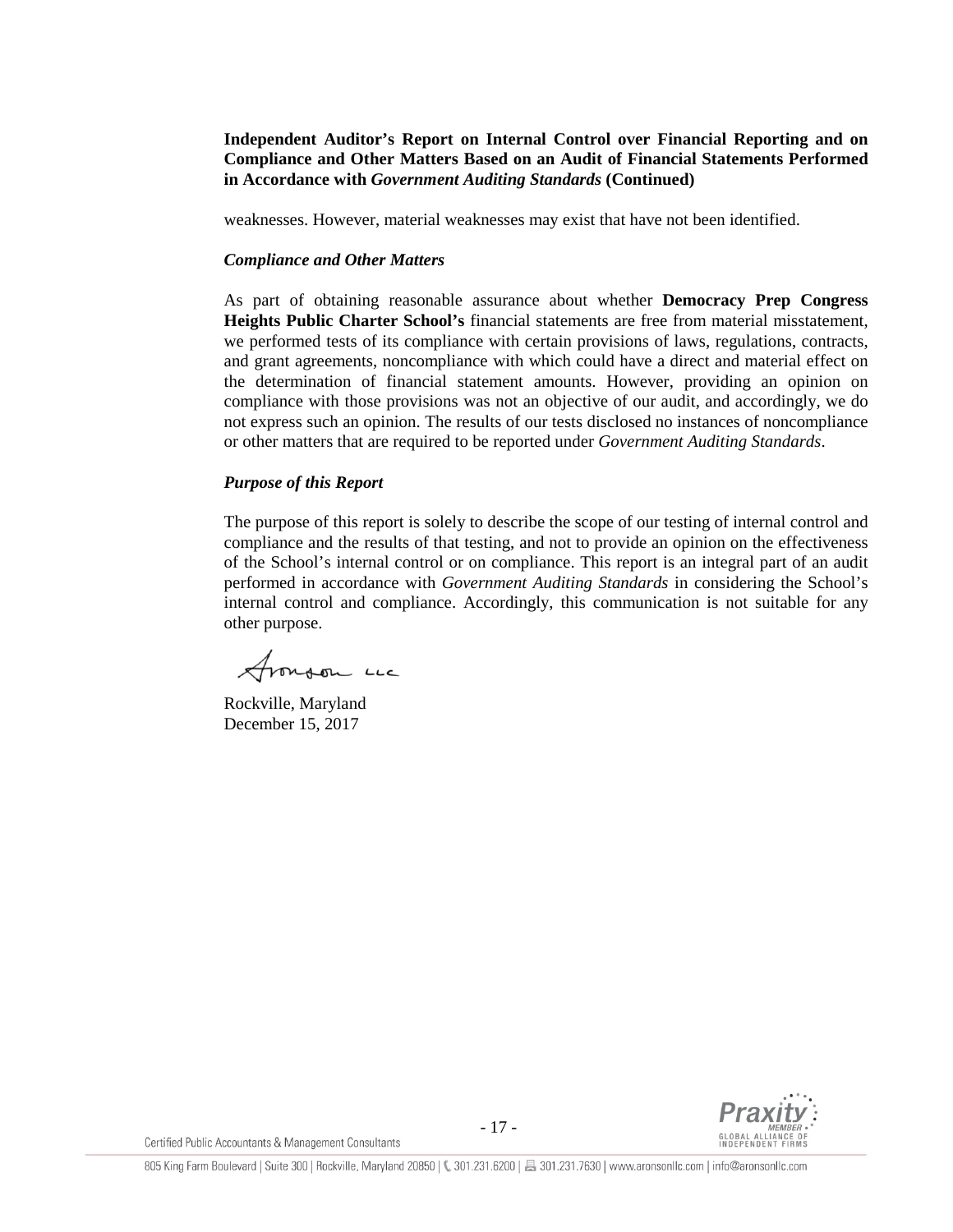

805 King Farm Boulevard Suite 300 Rockville, Maryland 20850

€ 301.231.6200 昌 301.231.7630 www.aronsonllc.com info@aronsonllc.com **Independent Auditor's Report on Compliance for Each Major Program and on Internal Control over Compliance Required by the Uniform Guidance**

Board of Directors **Democracy Prep Congress Heights Public Charter School** Washington, D.C.

#### *Report on Compliance for Each Major Federal Program*

We have audited **Democracy Prep Congress Heights Public Charter School's** compliance with the types of compliance requirements described in the *OMB Compliance Supplement* that could have a direct and material effect on each of **Democracy Prep Congress Heights Public Charter School's** major federal programs for the year ended June 30, 2017. **Democracy Prep Congress Heights Public Charter School's** major federal programs are identified in the summary of auditor's results section of the accompanying Schedule of Findings and Questioned Costs.

#### *Management's Responsibility*

Management is responsible for compliance with federal statues, regulations, and the terms and conditions of its federal awards applicable to its federal programs.

### *Auditor's Responsibility*

Our responsibility is to express an opinion on compliance for each of **Democracy Prep Congress Heights Public Charter School's** major federal programs based on our audit of the types of compliance requirements referred to above. We conducted our audit of compliance in accordance with auditing standards generally accepted in the United States of America; the standards applicable to financial audits contained in *Government Auditing Standards*, issued by the Comptroller General of the United States; the audit requirements of Title 2 U.S. *Code of Federal Regulations* Part 200, *Uniform Administrative Requirements, Cost Principles, and Audit Requirements for Federal Awards* (Uniform Guidance). Those standards and the Uniform Guidance require that we plan and perform the audit to obtain reasonable assurance about whether noncompliance with the types of compliance requirements referred to above that could have a direct and material effect on a major federal program occurred. An audit includes examining, on a test basis, evidence about **Democracy Prep Congress Heights Public Charter School's** compliance with those requirements and performing such other procedures as we considered necessary in the circumstances.

We believe that our audit provides a reasonable basis for our opinion on compliance for each major federal program. However, our audit does not provide a legal determination of **Democracy Prep Congress Heights Public Charter School's** compliance.

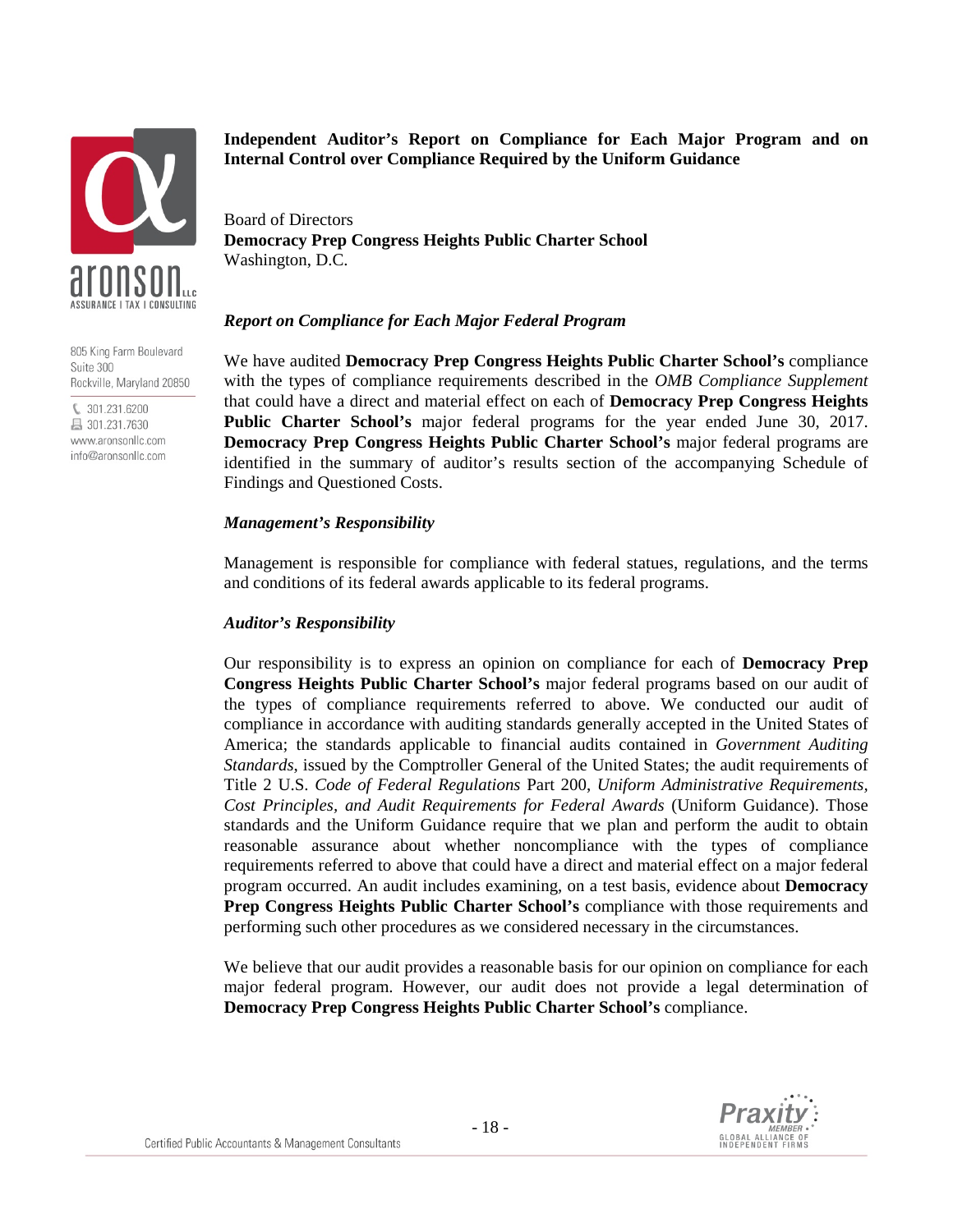**Independent Auditor's Report on Compliance for Each Major Program and on Internal Control over Compliance Required by the Uniform Guidance (Continued)**

#### *Opinion on Each Major Federal Program*

In our opinion, **Democracy Prep Congress Heights Public Charter School** complied, in all material respects, with the types of compliance requirements referred to above that could have a direct and material effect on each of its major federal programs for the year ended June 30, 2017.

#### *Report on Internal Control over Compliance*

Management of **Democracy Prep Congress Heights Public Charter School** is responsible for establishing and maintaining effective internal control over compliance with the types of compliance requirements referred to above. In planning and performing our audit of compliance, we considered **Democracy Prep Congress Heights Public Charter School's** internal control over compliance with the types of requirements that could have a direct and material effect on each major federal program to determine the auditing procedures that are appropriate in the circumstances for the purpose of expressing an opinion on compliance for each major federal program and to test and report on internal control over compliance in accordance with the Uniform Guidance, but not for the purpose of expressing an opinion on the effectiveness of internal control over compliance. Accordingly, we do not express an opinion on the effectiveness of **Democracy Prep Congress Heights Public Charter School's** internal control over compliance.

A *deficiency in internal control over compliance* exists when the design or operation of a control over compliance does not allow management or employees, in the normal course of performing their assigned functions, to prevent, or detect and correct, noncompliance with a type of compliance requirement of a federal program on a timely basis. A *material weakness in internal control over compliance* is a deficiency, or combination of deficiencies, in internal control over compliance, such that there is a reasonable possibility that material noncompliance with a type of compliance requirement of a federal program will not be prevented, or detected and corrected, on a timely basis. A *significant deficiency in internal control over compliance* is a deficiency, or a combination of deficiencies, in internal control over compliance with a type of compliance requirement of a federal program that is less severe than a material weakness in internal control over compliance, yet important enough to merit attention by those charged with governance.

Our consideration of internal control over compliance was for the limited purpose described in the first paragraph of this section and was not designed to identify all deficiencies in internal control over compliance that might be material weaknesses or significant

Certified Public Accountants & Management Consultants

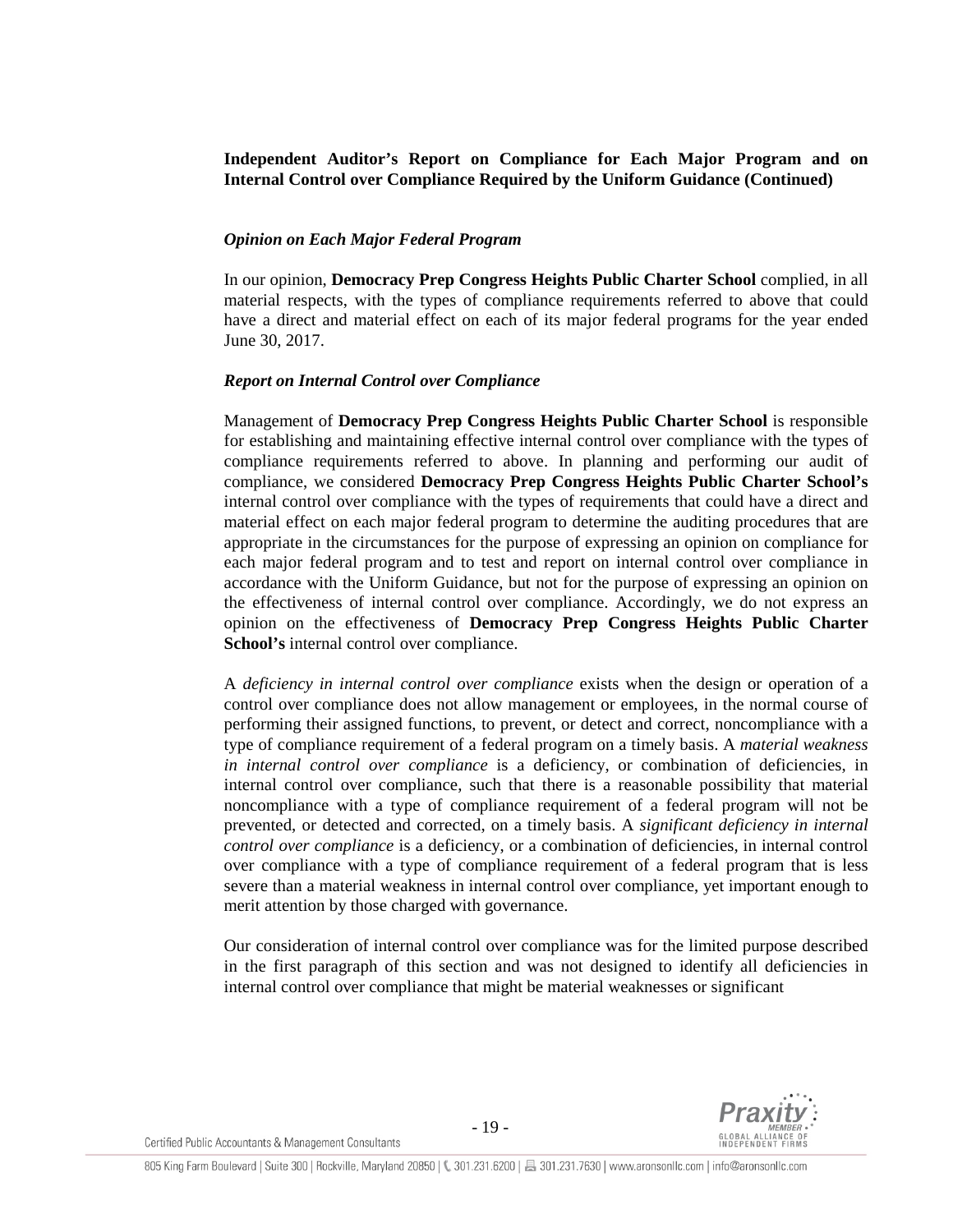### **Independent Auditor's Report on Compliance for Each Major Program and on Internal Control over Compliance Required by the Uniform Guidance (Continued)**

deficiencies. We did not identify any deficiencies in internal control over compliance that we consider to be material weaknesses. However, material weaknesses may exist that have not been identified.

The purpose of this report on internal control over compliance is solely to describe the scope of our testing of internal control over compliance and the results of that testing based on the requirements of the Uniform Guidance. Accordingly, this report is not suitable for any other purpose.

Aronson LL

Rockville, Maryland December 15, 2017



Certified Public Accountants & Management Consultants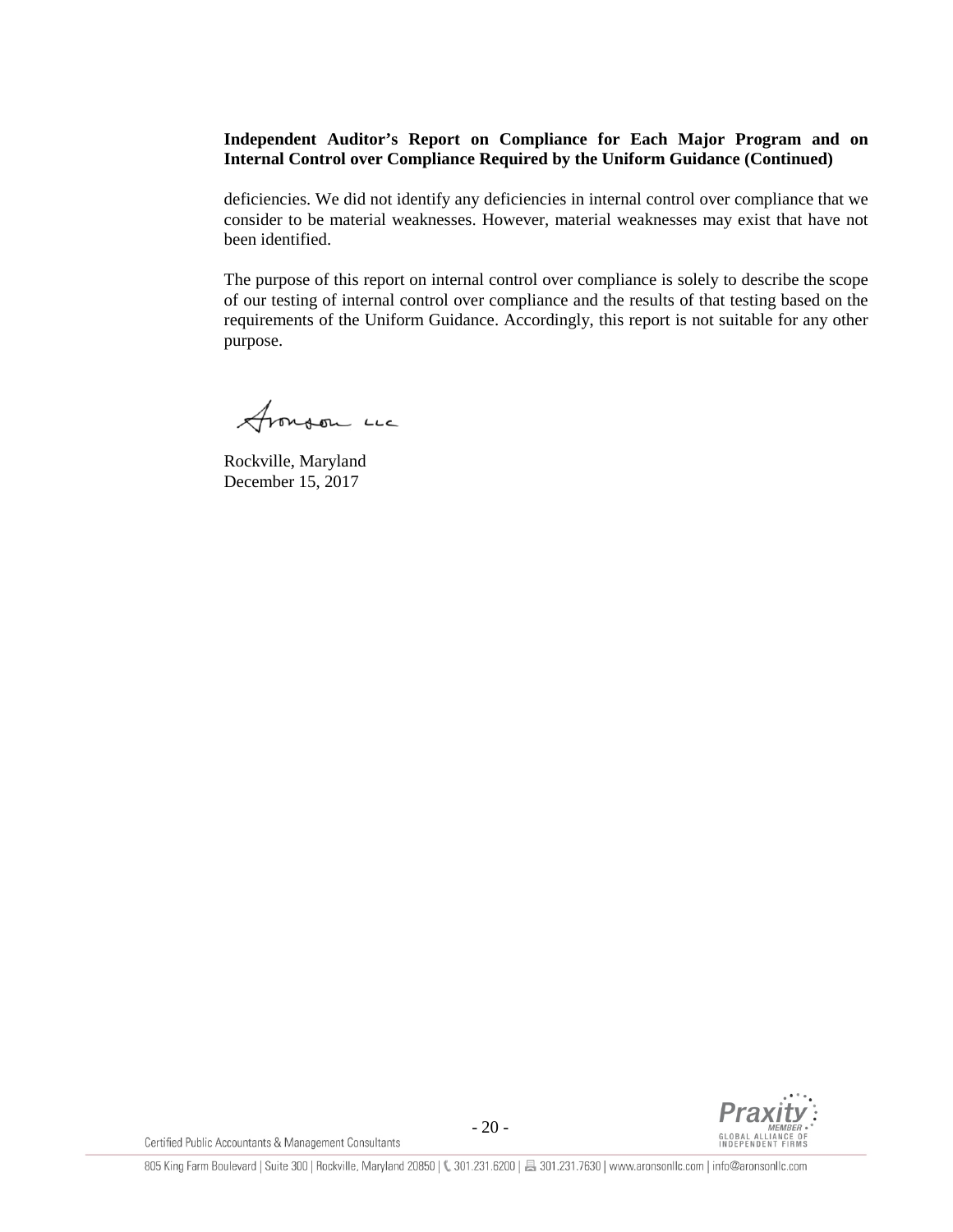**Schedule of Expenditures of Federal Awards**

| Year Ended June 30, 2017                                       |                |               |                       |                     |
|----------------------------------------------------------------|----------------|---------------|-----------------------|---------------------|
|                                                                | Pass-          | Federal       | Amount                |                     |
|                                                                | <b>Through</b> | <b>CFDA</b>   | <b>Passed Through</b> | Federal             |
| <b>Federal Grantor/Program Title</b>                           | EIN#           | <b>Number</b> | to Subrecipients      | <b>Expenditures</b> |
|                                                                |                |               |                       |                     |
| Pass-through from the D.C. Office of State                     |                |               |                       |                     |
| Superintendent of Education                                    | 536001131      |               |                       |                     |
| Department of Education                                        |                |               |                       |                     |
| Title I Grants to Local Education Agencies                     |                | 84.010A       | \$                    | \$<br>411,364       |
| Title II - Preparing, Training, and Recruiting High Quality    |                |               |                       |                     |
| <b>Teachers and Principals</b>                                 |                | 84.367A       |                       | 127,872             |
| IDEA 611 - Annual                                              |                | 84.027A       |                       | 135,518             |
| IDEA 619 - Preschool                                           |                | 84.173A       |                       | 1,899               |
| MKV Homeless (Title $X$ - PL 107-110)                          |                | N/A           |                       | 11,625              |
| Schools Technology Fund                                        |                | N/A           |                       | 23,436              |
| Subtotal Department of Education pass-through programs         |                |               |                       | 711,714             |
|                                                                |                |               |                       |                     |
|                                                                |                |               |                       |                     |
| Pass-through from the D.C. Office of State                     |                |               |                       |                     |
| Superintendent of Education                                    | 536001131      |               |                       |                     |
| Department of Agriculture                                      |                |               |                       |                     |
| National School Lunch Program                                  |                | 10.555        | ۰                     | 548,242             |
|                                                                |                |               |                       |                     |
| <b>Federal Communications Commission</b>                       |                |               |                       |                     |
| Universal Service Administrative Company Schools and Libraries |                |               |                       |                     |
|                                                                |                |               |                       |                     |
| Division E-Rate                                                |                | 32.001        |                       | 43,729              |
| <b>Total expenditures of federal awards</b>                    |                |               | \$                    | \$<br>1,303,685     |

The accompanying Notes to Schedule of Expenditures of Federal Awards are an integral part of this schedule.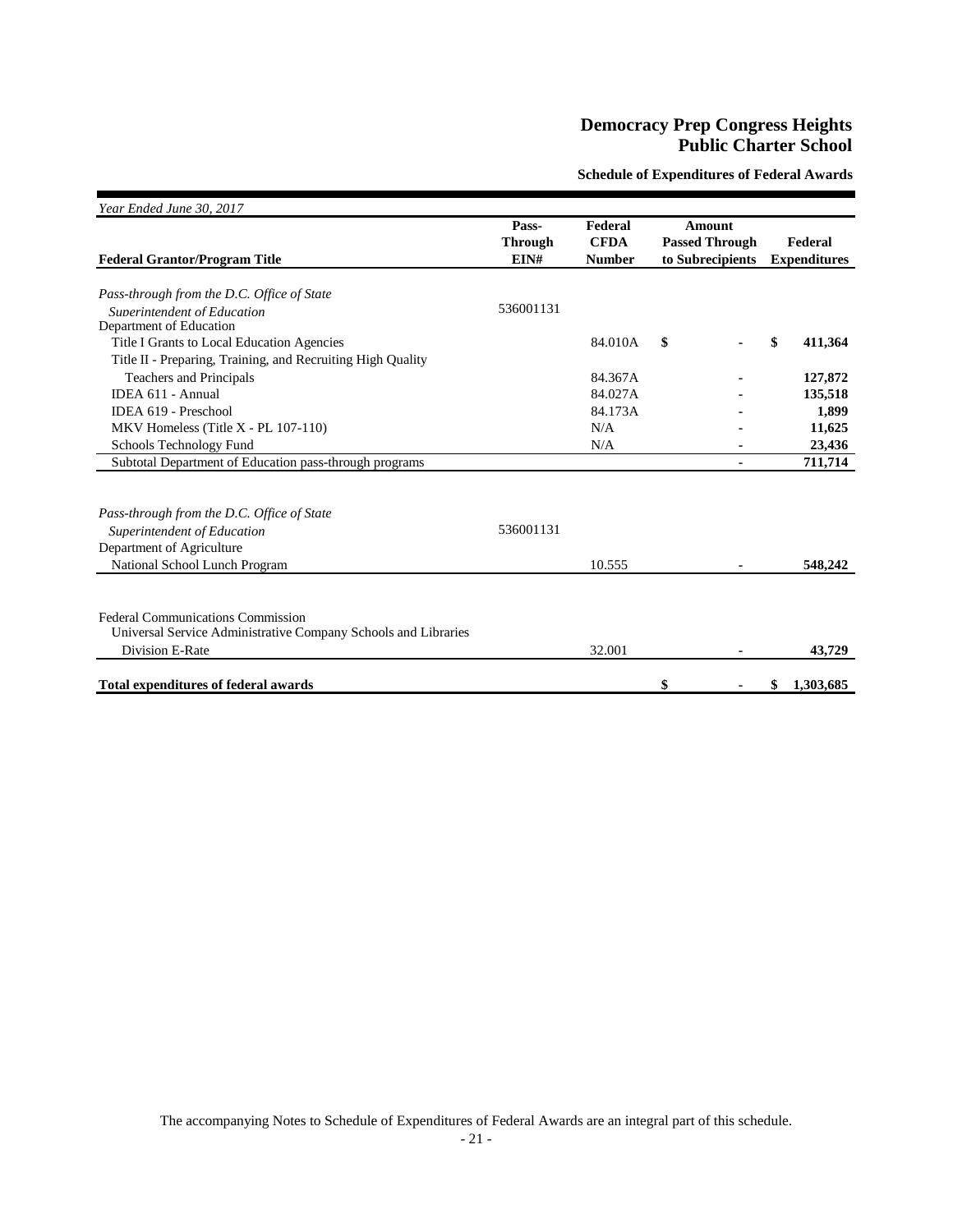### **Notes to Schedule of Expenditures of Federal Awards**

- **1. Basis of presentation** The accompanying Schedule of Expenditures of Federal Awards (the Schedule) includes the federal grant activity of Democracy Prep Congress Heights Public Charter School under programs of the federal government for the year ended June 30, 2017. The information in this Schedule is presented in accordance with the requirements of Title 2 U.S. *Code of Federal Regulations* Part 200, *Uniform Administrative Requirements, Cost Principles, and Audit Requirements for Federal Awards* (Uniform Guidance). Because the Schedule presents only a selected portion of the operations of Democracy Prep Congress Heights Public Charter School, it is not intended to and does not present the financial position, changes in net assets, or cash flows of Democracy Prep Congress Heights Public Charter School.
- **2. Summary of significant accounting policies** Expenditures reported on the Schedule are reported on the accrual basis of accounting. Such expenditures are recognized following the cost principles contained in the Uniform Guidance, wherein certain types of expenditures are not allowable or are limited as to reimbursement.
- **3. Indirect cost rate** Democracy Prep Congress Heights Public Charter School has elected not to use the 10 percent de minimis indirect cost rate as allowed under the Uniform Guidance.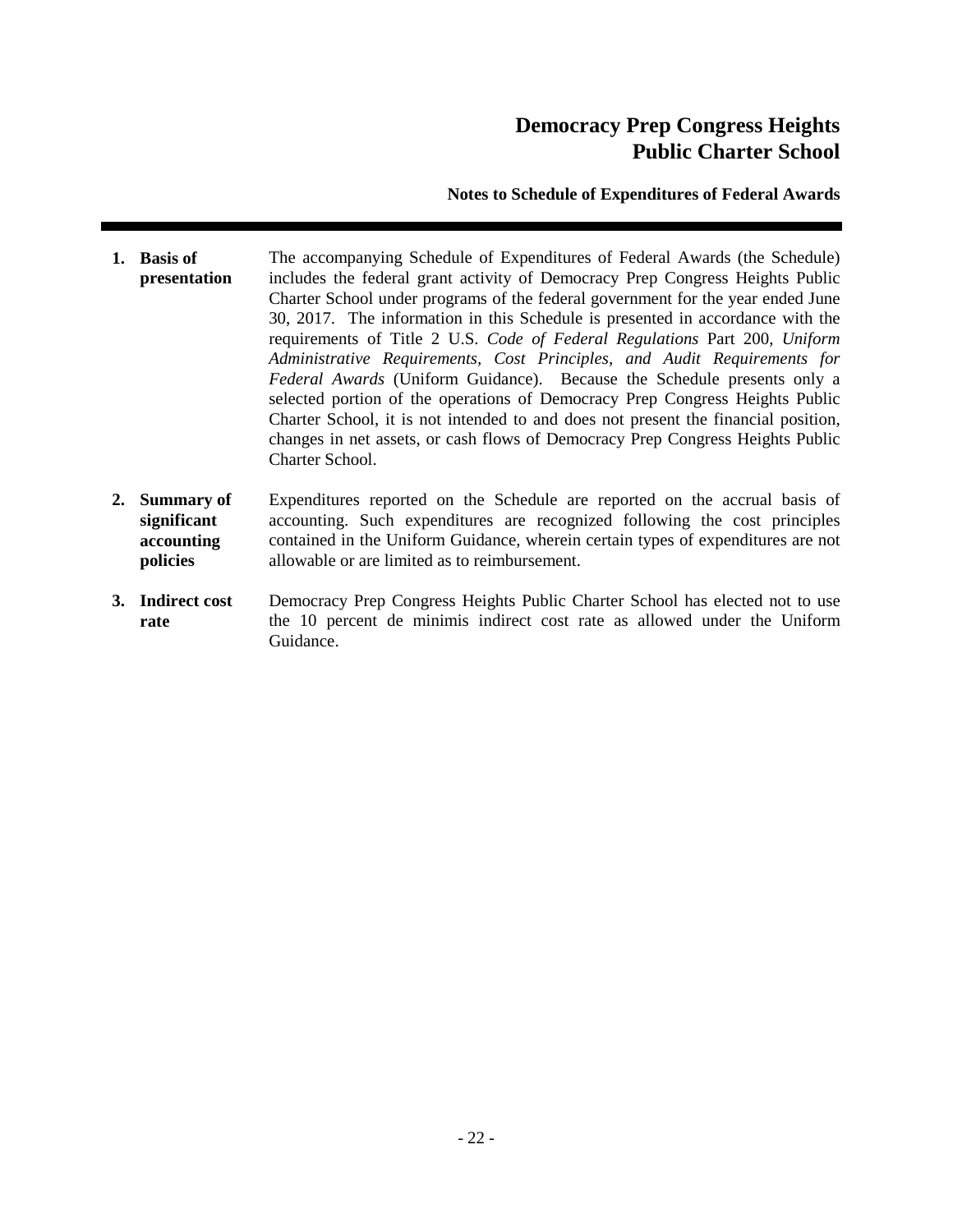**Schedule of Findings and Questioned Costs** 

### *Year Ended June 30, 2017*

#### **Section I - Summary of Auditor's Results**

#### Financial Statements

Type of auditor's report issued: Unmodified

Internal control over financial reporting:

- Material weakness identified?  $Y$ es  $X$  no
- Significant deficiency(s) identified?  $Y$ es  $X$  none reported

Noncompliance material to financial statements noted?  $\frac{\ }{ }$  Yes  $\frac{\ }{ }$  X no

#### Federal Awards

Internal control over major programs:

- Material weakness(es) identified?  $Yes$   $X no$
- Significant deficiency(s) identified?  $Y$ es  $X$  none reported

Type of auditor's report issued on compliance for major programs: Unmodified

Any audit findings disclosed that are required to be reported in accordance 2 CFR 200.516(a)?

|  | $\sim$ |
|--|--------|
|  |        |

Identification of Major Programs:

| CFDA    |
|---------|
| 84.010A |
| 10.555  |

Federal Grantor Department of Education Department of Agriculture

Dollar threshold used to distinguish between type A and type B programs:  $$750,000$ 

Auditee qualified as low-risk auditee?  $\frac{\ }{8}$  Yes  $\frac{X}{X}$  no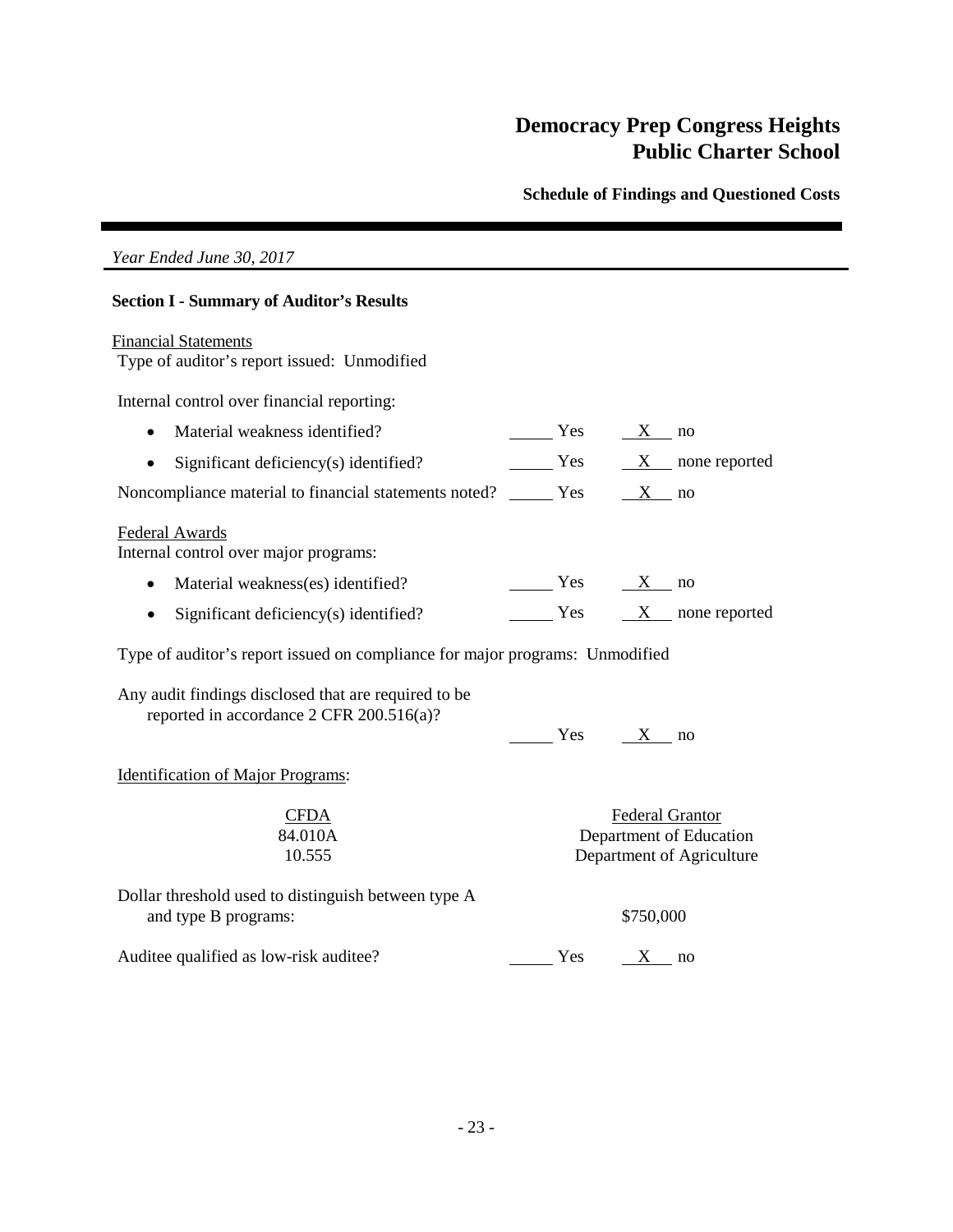**Schedule of Findings and Questioned Costs (continued)**

### *Year Ended June 30, 2017*

### **Section II - Financial Statement Findings**

None

### **Section III – Federal Award Findings and Questioned Costs**

None

#### **Section IV – Prior Year Financial Statement Findings (continued)**

### **Finding 2016-001: Significant Deficiency – Cut-off for Accounts Payable**

Condition – Liabilities were understated as an accrual for a balance due to the D.C. government related to fiscal year 2016 was not recorded.

Current year status – Similar issues occurred in the current year. An accrual was needed for an immaterial amount for professional services. Due to the immateriality of the adjustment, this was not deemed a finding for the current year.

### **Finding 2016-002: Significant Deficiency – Non-cash Consideration of Deferred Rent for Change in Lease Terms**

Condition – The School recognized a gain by de-recognizing the deferred rent liability when the lease was amended, causing the deferred rent liability to be understated.

Current year status – No similar issues were noted in the current year.

#### **Section V – Prior Year Federal Award Findings and Questioned Costs**

| <b>Finding number:</b> | 2016-003                                   |
|------------------------|--------------------------------------------|
| <b>Federal Agency:</b> | Department of Education                    |
| CFDA#                  | 84.010A                                    |
| <b>Program:</b>        | Title I Grants to Local Education Agencies |